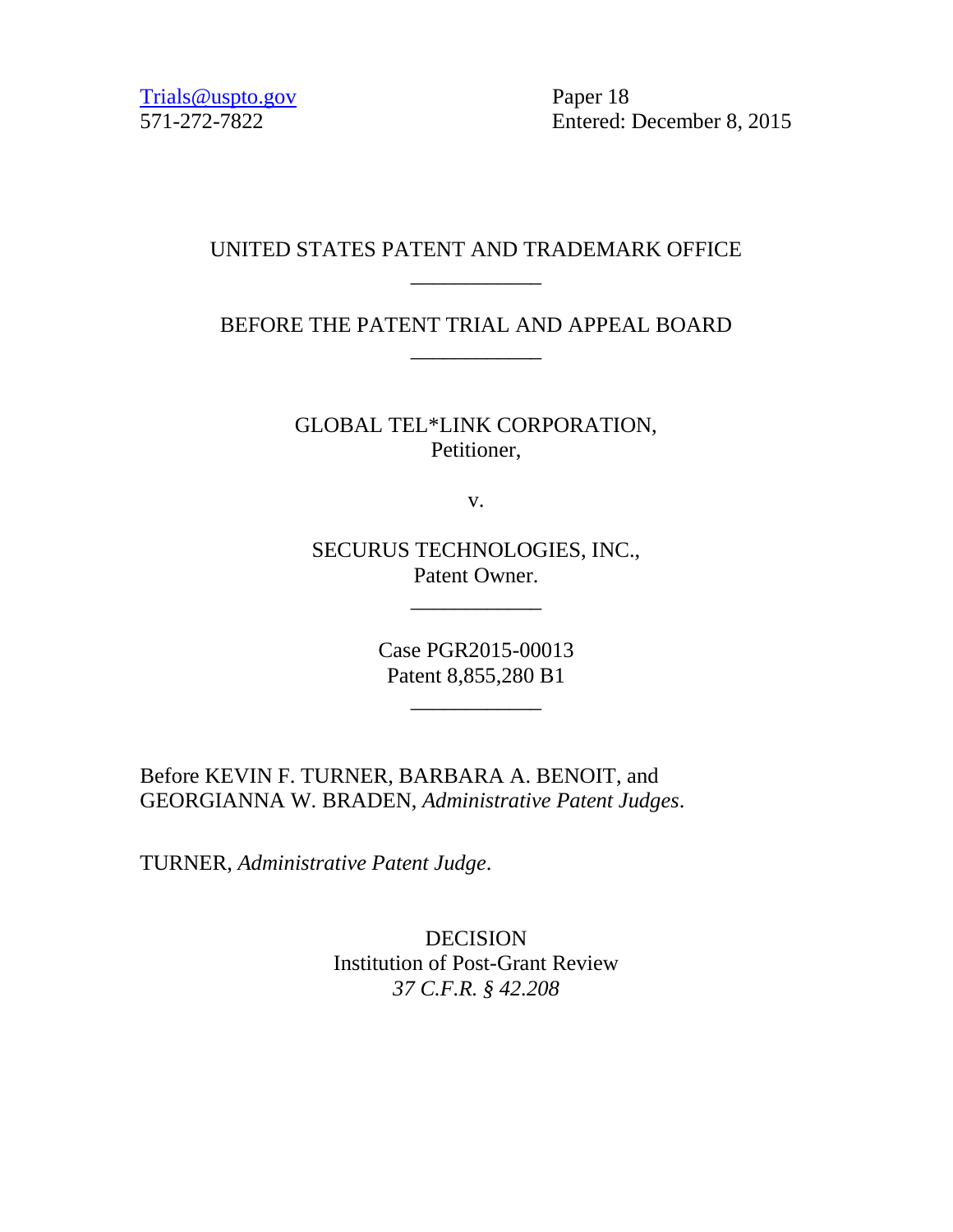## I. INTRODUCTION

Global Tel\*Link Corporation ("Petitioner") filed a Petition requesting a post-grant review of claims 1–20 of U.S. Patent No. 8,855,280 B1 (Ex. 1001, "the '280 Patent") pursuant to 35 U.S.C. §§ 321–329. Paper 2 ("Pet."). Patent Owner, Securus Technologies, Inc., filed a Preliminary Response. Paper 13 ("Prelim. Resp."). We have jurisdiction under 35 U.S.C. § 324, which provides that a post-grant review may be instituted only if "the information presented in the petition . . . demonstrate[s] that it is more likely than not that at least 1 of the claims challenged in the petition is unpatentable." 35 U.S.C. § 324(a).

Upon consideration of the Petition and the Preliminary Response, we conclude the information presented in the Petition demonstrates it is more likely than not that at least one of the challenged claims is unpatentable. Accordingly, pursuant to 35 U.S.C. § 324(a), we authorize a post-grant review to be instituted as to claims 1–20 of the '280 Patent.

## *A. Related Matters*

Neither party identifies any judicial or administrative matters that would affect or be affected by this proceeding. Pet. 1; Paper 4.

#### *B. The '280 Patent*

The '280 Patent relates to creating, maintaining, and making available communication detail records (CDRs) including media in "controlledenvironment facilities." Ex. 1001, Abs. The Specification provides that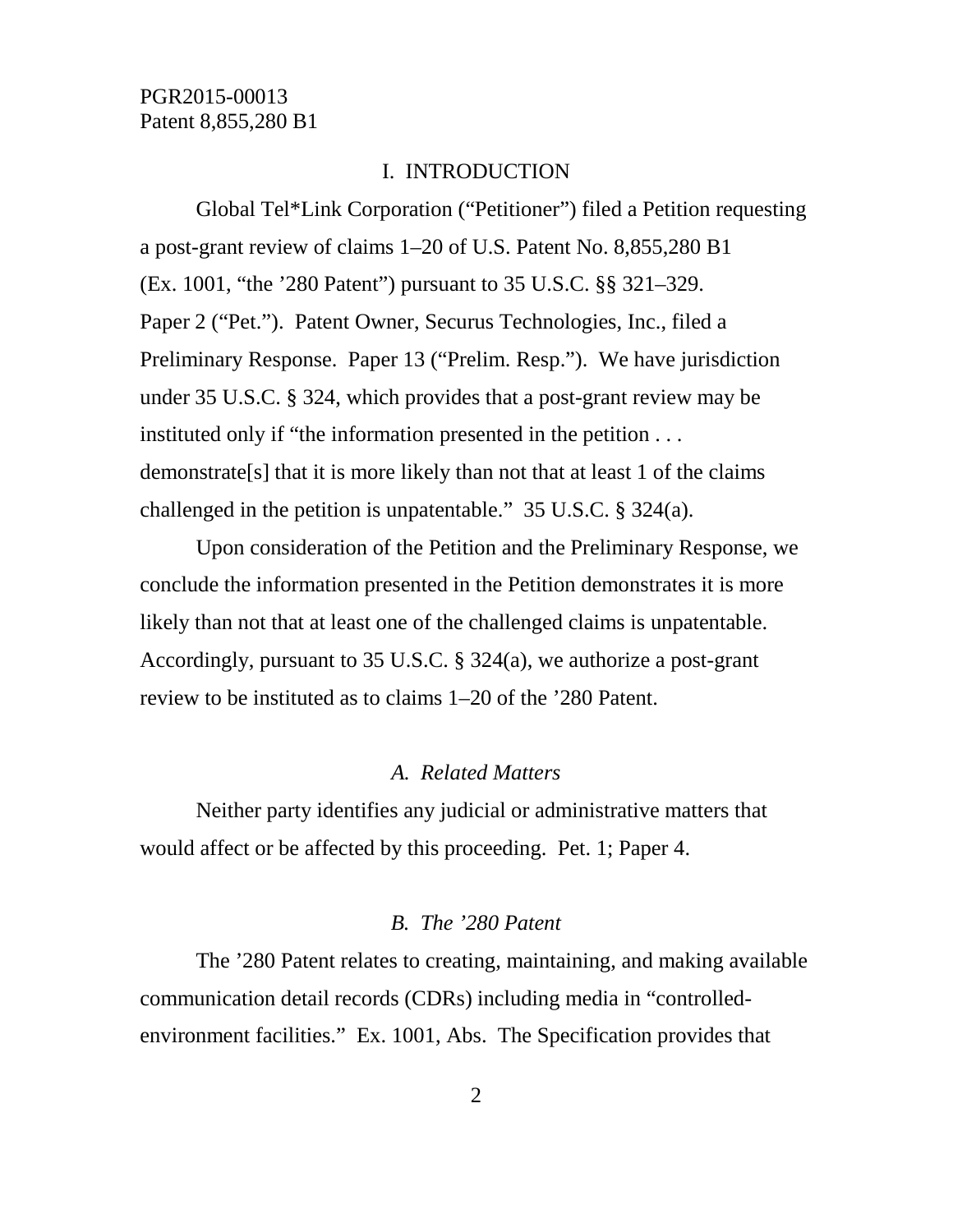CDRs are "a record produced by a telecommunication device," and often include "metadata having data fields that describe a specific instance of a telecommunication transaction," but "do[] not include audio data or recordings." *Id.* at 1:31–38. According to the '280 Patent, communication that can produce CDRs can include "telephone call, a video visitation session, an electronic chat session, a video telephone call, a text message, a prerecorded video message, a social network message, and/or an electronic mail message." *Id.* at 12:62–65.

The '280 Patent details that media associated with the communication are captured, where those media might include "a still photograph, a movie, video, and/or audio of the resident or of a non-resident party." *Id.* at 12:66– 67; 13:1–3. After the media are captured, "one or more biometric recognition operations based, at least in part, upon the captured media file(s)" is performed, where biometric operation could be based on facial recognition or voice verification. *Id.* at 13:16–19. The identification of at least one of the parties is established based on the biometric recognition operations, and that one or more of that identification, or the media file, and/or a reference to the media file, is added to the CDR. *Id.* at 13:36–38.

## *C. Illustrative Claim*

Claims 1, 15, and 18 of the '280 Patent are independent. Claim 1 is illustrative of the claimed subject matter:

1. A method, comprising: enabling, at least in part via one or more communication systems, a communication between two or more parties,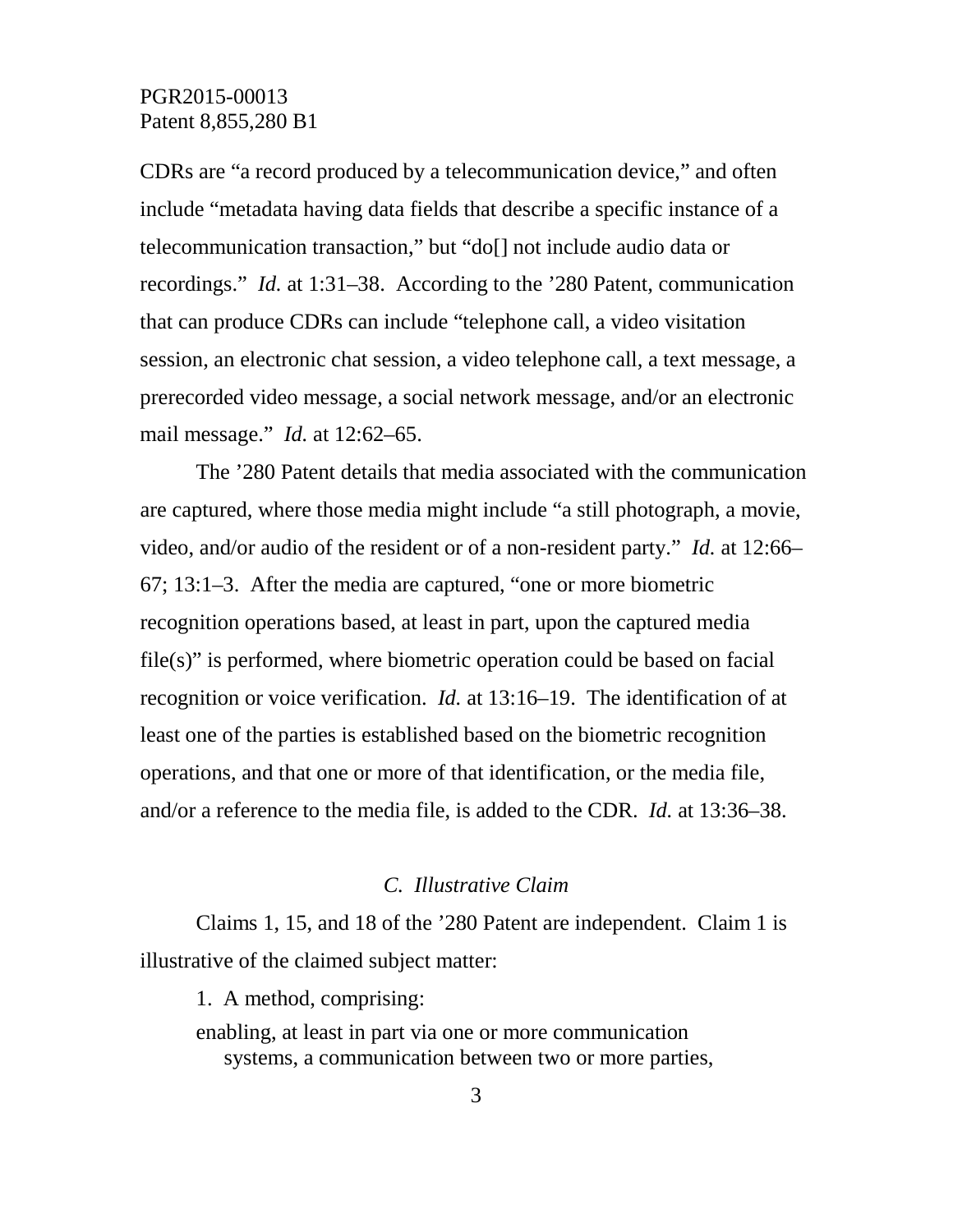wherein at least one of the two or more parties is a resident of a controlled-environment facility, and wherein the resident operates a communication device disposed within the controlled-environment facility;

- creating, at least in part via the one or more communication systems, a Communication Detail Record (CDR) associated with the communication, wherein the CDR includes or references a digital media file;
- identifying, at least in part via the one or more communication systems, at least one of the two or more parties based upon a comparison between the digital media file and a signature; and
- adding a resulting identification of the at least one of the two or more parties to the CDR.

Ex. 1001, 14:2–19.

 $\overline{a}$ 

# *D. Asserted Grounds of Unpatentability*

Petitioner contends that claims 1–20 of the '280 Patent are

unpatentable based on the following specific grounds<sup>[1](#page-3-0)</sup> (Pet.  $7-80$ ):

<span id="page-3-0"></span><sup>&</sup>lt;sup>1</sup> The version of 35 U.S.C. § 103 (obviousness) that applies here is that of the Leahy-Smith America Invents Act ("AIA"), given the effective filing dates of the claims of the '280 Patent. *See* Leahy-Smith American Invents Act, Pub. L. No. 112–29, 125 Stat. 284, 293 (2011).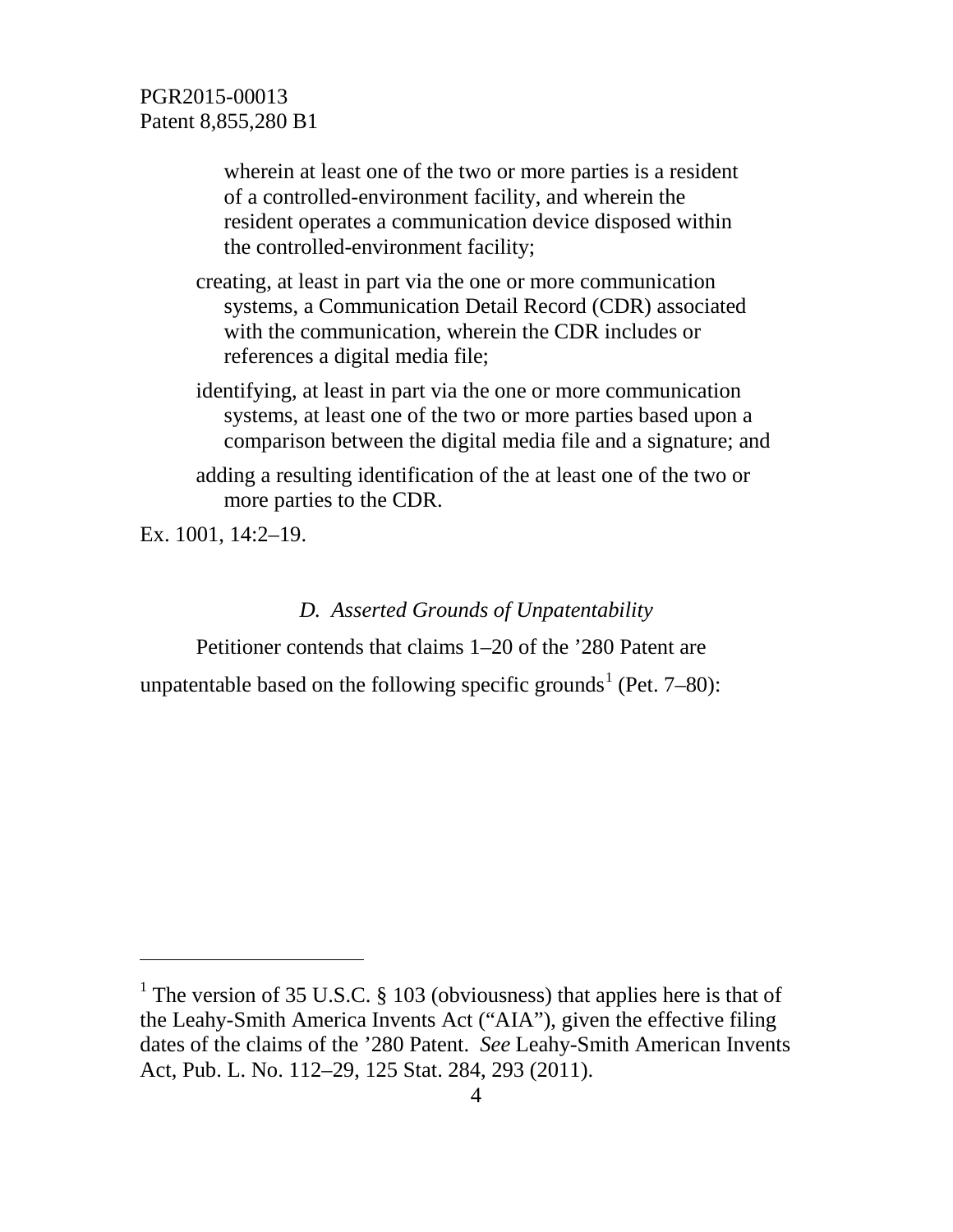$\overline{a}$ 

| <b>Claims Challenged</b>      | <b>Basis</b> | <b>References</b>                              |
|-------------------------------|--------------|------------------------------------------------|
| $1 - 20$                      | § 101        |                                                |
| $1-4, 7, 11, 15,$ and 18      | \$103        | Viola <sup>2</sup> and Timmins <sup>3</sup>    |
| $5, 6, 8$ -10, 12-14, 16, 17, | \$103        | Viola, Timmins, and Gongaware <sup>4</sup>     |
| 19, and 20                    |              |                                                |
| $1-4$ , 7-9, 11, 15, and 18   | \$103        | Reinhold <sup>5</sup> and Walters <sup>6</sup> |
| 5, 6, 13, 16, and 20          | \$103        | Reinhold, Walters, and Dudovich                |
| 10, 12, 14, 17, and 19        | \$103        | Reinhold, Walters, and Gongaware               |

## *E. Eligibility of the '280 Patent for Post-Grant Review*

The post-grant review provisions of AIA apply only to patents subject to the first inventor-to-file provisions of the AIA. AIA  $\S$  6(f)(2)(A). Specifically, the first inventor to file provisions apply to any application for patent, and to any patent issuing thereon, that contains or contained at any time a claim to a claimed invention that has an effective filing date on or after March 16, 2013. AIA §  $3(n)(1)$ . Furthermore, "[a] petition for a postgrant review may only be filed not later than the date that is 9 months after the date of the grant of the patent or of the issuance of a reissue patent (as the case may be)." 35 U.S.C. § 321(c); *see* 37 C.F.R. § 42.202(a).

<span id="page-4-0"></span><sup>&</sup>lt;sup>2</sup> U.S. Patent No. 7,805,457 B1, issued Sept. 28, 2010 (Ex. 1004, "Viola").

<span id="page-4-1"></span> $3 \text{ US } 2005/0041784 \text{ A1}, \text{pub.}$  Feb. 24, 2005 (Ex. 1005, "Timmins").

<span id="page-4-2"></span><sup>4</sup> US 2013/0263227 A1, filed Mar. 15, 2013, pub. Oct. 3, 2015 (Ex. 1008, "Gongaware").

<span id="page-4-3"></span> $5$  US Patent No. 7,494,061 B2, issued Feb. 24, 2009 (Ex. 1003, "Reinhold").

<span id="page-4-4"></span> $6$  US 2013/0044867 A1, pub. Feb. 21, 2013 (Ex. 1007, "Walters").

<span id="page-4-5"></span> $7 \text{ US } 2012/0051604 \text{ A1}, \text{pub. Mar. } 1, 2012 \text{ (Ex. } 1006, \text{ "Dudovich").}$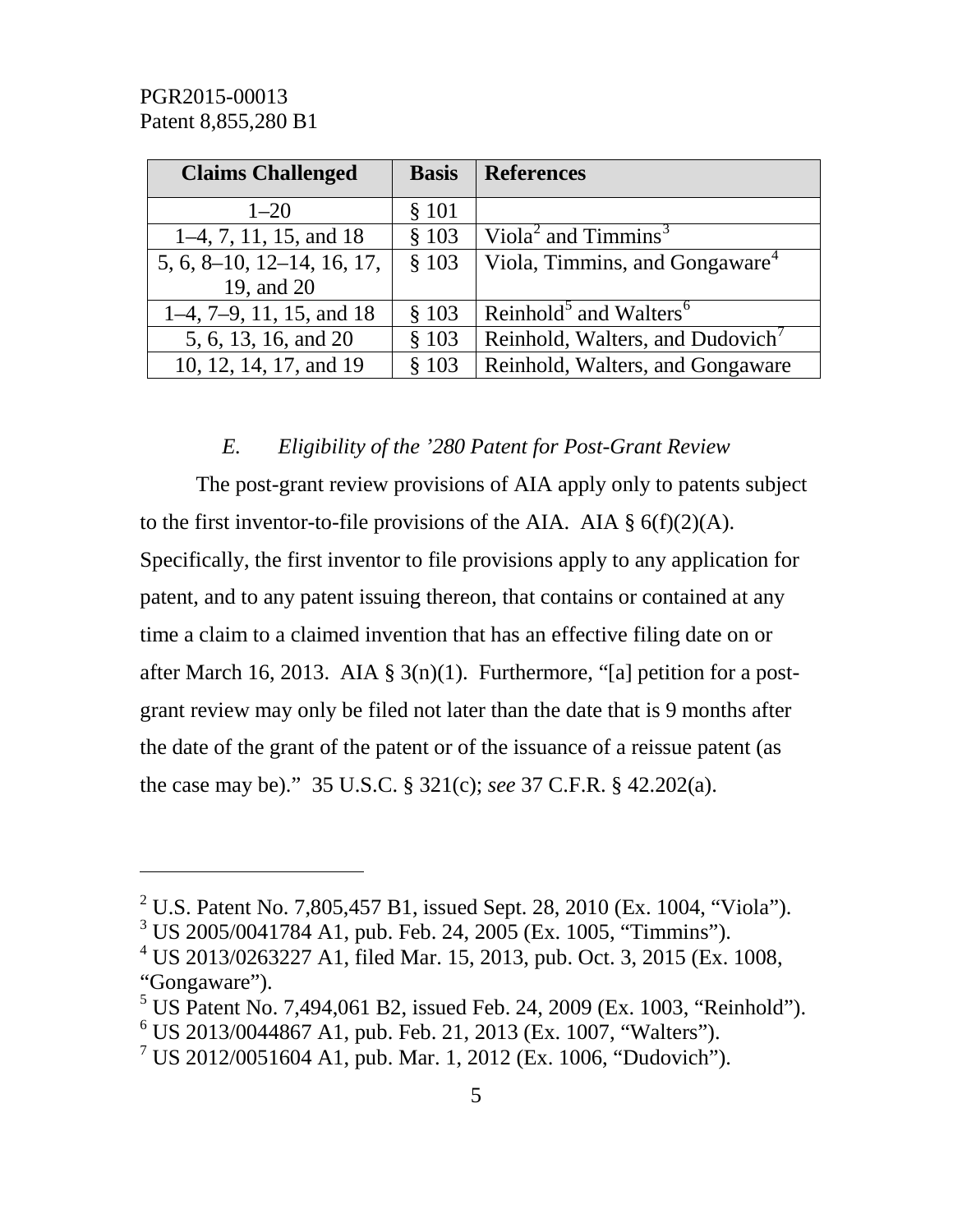Petitioner represents that the '280 Patent is available for post-grant review. Pet. 1–2. The '280 Patent was issued from an application filed September 27, 2013, its earliest effective filing date, and so contains a claim that has an effective filing date on or after March 16, 2013. Pet. 1–2; Ex. 1001. Petitioner also represents that that the instant Petition was filed within nine months of the October 7, 2014 issue date of the '280 Patent. *Id.* Petitioner also represents that it is not barred or estopped from requesting this post-grant review on the grounds asserted in the instant Petition. Pet. 1– 2. Patent Owner does not dispute that the '280 Patent is eligible for postgrant review. *See generally* Prelim. Resp.

We concur with Petitioner that the '280 Patent is available for postgrant review.

#### II. DISCUSSION

We now turn to Petitioner's asserted grounds of unpatentability to determine whether Petitioner has met the threshold standard under 35 U.S.C. § 324(a) for instituting review.

## *A. Claim Construction*

In a post-grant review, claim terms in an unexpired patent are interpreted according to their broadest reasonable construction in light of the specification of the patent in which they appear. 37 C.F.R. § 42.200(b); *see In re Cuozzo Speed Techs*., LLC, 793 F.3d 1268, 1278, 1279 (Fed. Cir. 2015) ("Congress implicitly approved the broadest reasonable interpretation standard in enacting the AIA," and "the standard was properly adopted by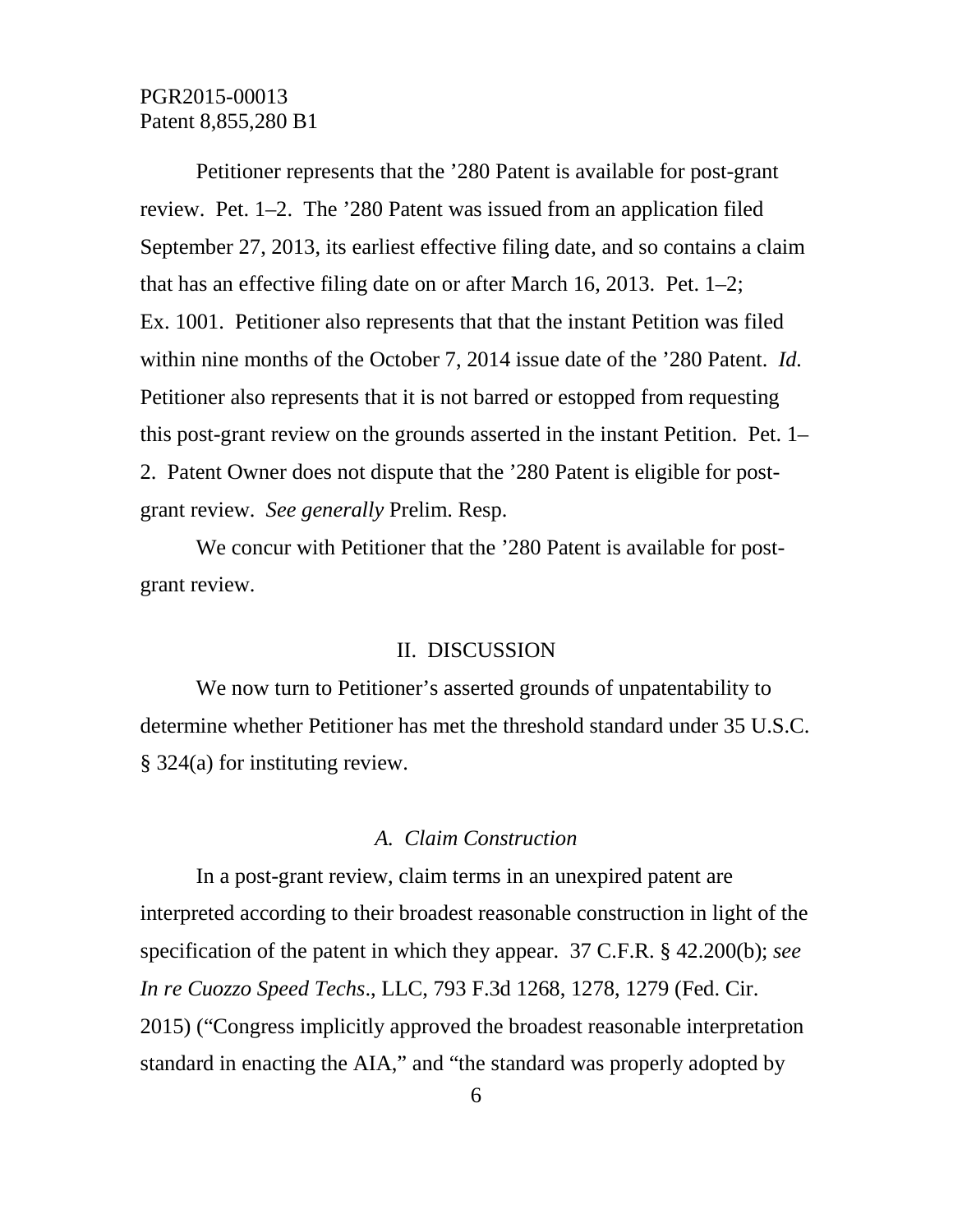$\overline{a}$ 

PTO regulation."), *reh'g en banc denied*, 793 F.3d 1297 (Fed. Cir. 2015). *Versata Dev. Grp., Inc. v. SAP Am., Inc.*, 793 F.3d 1306, 1328 (2015) (affirming use of broadest reasonable construction standard in a covered business method patent review). <sup>[8](#page-6-0)</sup> Under that standard, claim terms are presumed to be given their ordinary and customary meaning as would be understood by one of ordinary skill in the art in the context of the entire disclosure. *In re Translogic Tech., Inc.*, 504 F.3d 1249, 1257 (Fed. Cir. 2007).

Petitioner proposes a construction for the claim term "Communication Detail Record (CDR)." Pet. 6–7. Patent Owner does not appear to contest Petitioner's proposed claim construction. *See generally* Prelim. Resp. We determine, however, that no claim terms need express construction at this stage of the proceeding.

## *B. Real Party-In-Interest*

Section 322(a) of Title 35 of the United States Code provides that a petition for post-grant review under 35 U.S.C. § 321 may be considered only if, among other things, the petition identifies all real parties-in-interest. 35 U.S.C. § 322(a)(2).

Patent Owner contends that a post-grant review should not be instituted because Petitioner failed to identify all real parties-in-interest.

<span id="page-6-0"></span><sup>8</sup> Post-grant reviews and covered business method patent reviews are instituted using the threshold enumerated in 35 U.S.C. § 324(a). *See generally Versata*, 793 F.3d at 1310.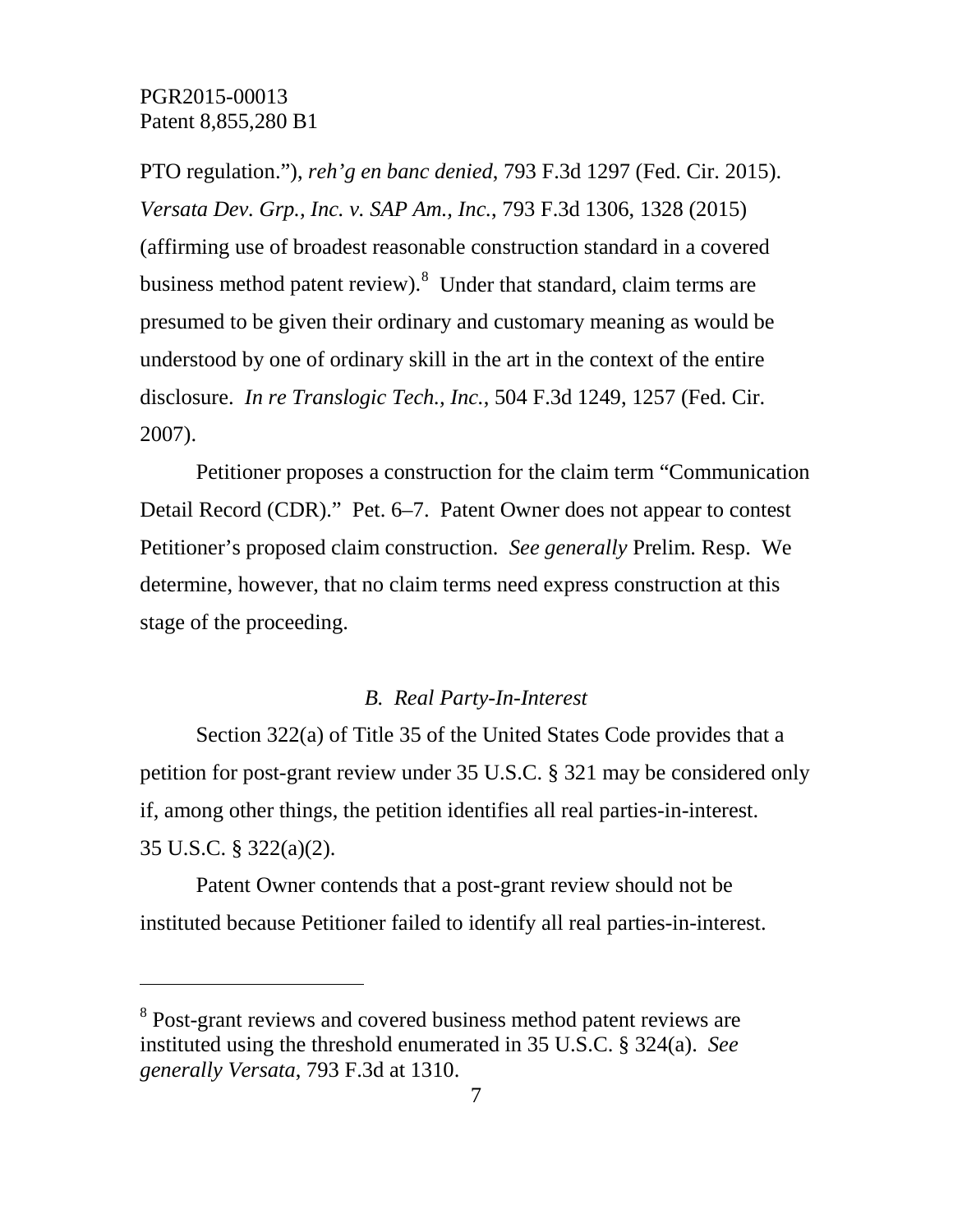Prelim. Resp. 4–18. Patent Owner raised this argument, prior to the filing of its Preliminary Response, in a Motion for Additional Discovery. Paper 10. Patent Owner's arguments and evidence in its Preliminary Response are not different substantively from the arguments and evidence presented in its Motion for Additional Discovery, or find their basis in the earlier presented arguments. *Id*. The arguments and evidence are unpersuasive for same reasons explained in our Decision Denying Patent Owner's Motion for Additional Discovery (Paper 17). We adopt and incorporate by reference the findings and conclusions of that Order.

*C. Asserted Ground that Claims 1–20 Are Unpatentable Under § 101* 

Petitioner challenges claims 1–20 of the '280 Patent as directed to patent-ineligible subject matter under 35 U.S.C. § 101. Pet. 7–12. Patenteligible subject matter is defined in 35 U.S.C. § 101:

Whoever invents or discovers any new and useful process, machine, manufacture, or composition of matter, or any new and useful improvement thereof, may obtain a patent therefor, subject to the conditions and requirements of this title.

There are, however, three limited, judicially-created exceptions to the broad categories of patent-eligible subject matter in § 101: laws of nature; natural phenomena; and abstract ideas. *Mayo Collaborative Servs. v. Prometheus Labs., Inc.*, 132 S. Ct. 1289, 1293 (2012). The Supreme Court has made clear that the test for patent eligibility under § 101 is not amenable to bright-line categorical rules. *See Bilski v. Kappos*, 561 U.S. 593, 605 (2010).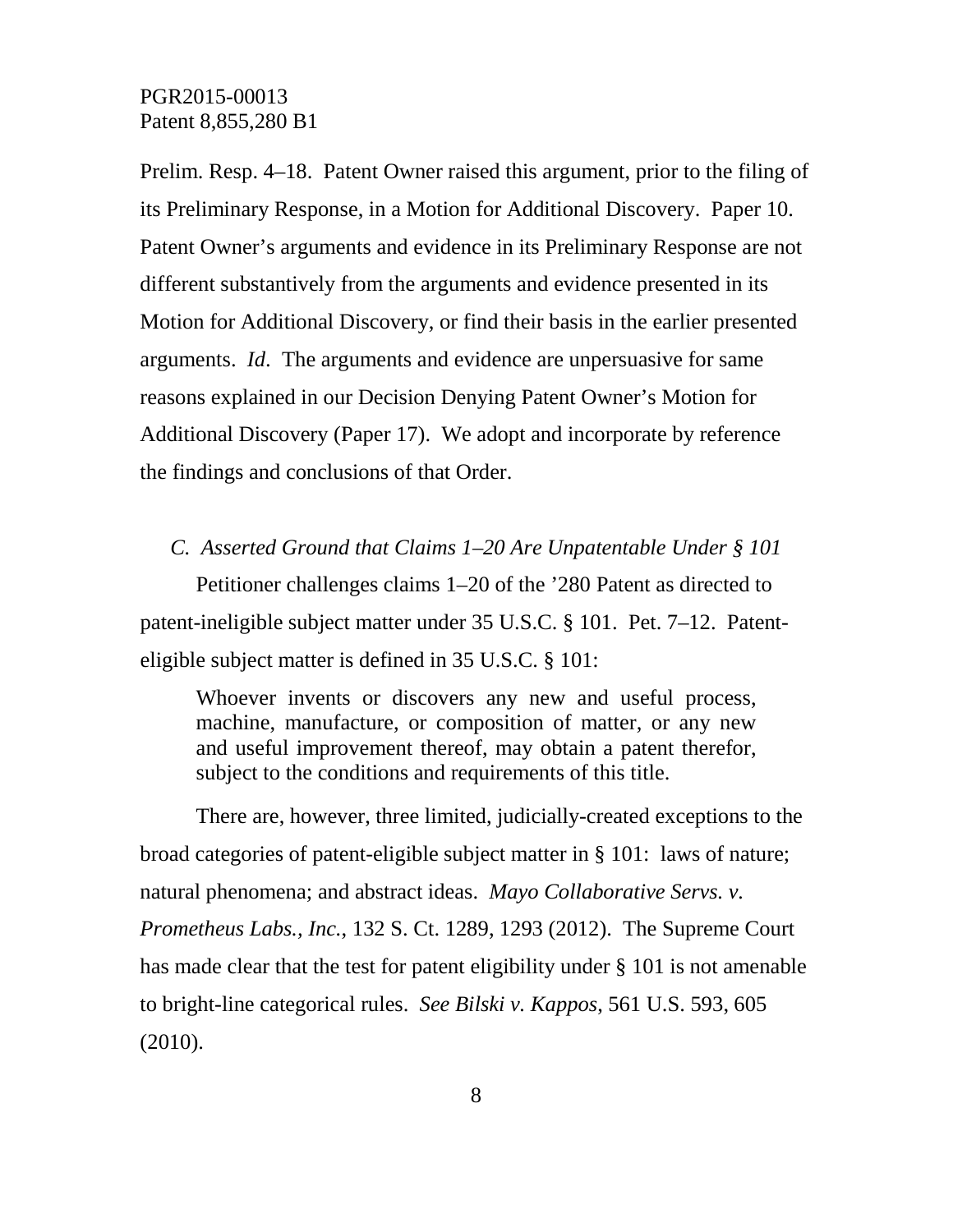In *Alice Corp. Pty, Ltd. v. CLS Bank International*, 134 S. Ct. 2347 (2014), the Supreme Court reiterated the framework set forth previously in *Mayo*, "for distinguishing patents that claim laws of nature, natural phenomena, and abstract ideas from those that claim patent-eligible applications of these concepts." *Alice*, 134 S. Ct. at 2355. The first step in the analysis is to "determine whether the claims at issue are directed to one of those patent-ineligible concepts." *Id.* If they are directed to a patentineligible concept, the second step in the analysis is to consider the elements of the claims "individually and 'as an ordered combination'" to determine whether there are additional elements that "'transform the nature of the claim' into a patent-eligible application." *Id.* (quoting *Mayo*, 132 S. Ct. at 1298, 1297). In other words, the second step is to "search for an 'inventive concept'—*i.e.*, an element or combination of elements that is 'sufficient to ensure that the patent in practice amounts to significantly more than a patent upon the [ineligible concept] itself.'" *Id.* (alteration in original) (quoting *Mayo*, 132 S. Ct. at 1294).

Petitioner asserts that claims 1–20 describe a patent-ineligible abstract concept of "identifying a party to a communication using biometric information," which is "a ubiquitous part of the human experience" and attempts to "preempt an idea that itself has been routinely performed by humans with a pen and paper for scores of years." Pet. 7–8. Additionally, Petitioner argues that the actual steps detailed in the claims, beyond the abstract concept, "were well-understood, routine, and conventional activities well before the filing date of the '280 patent," and that CDRs, as recited in

9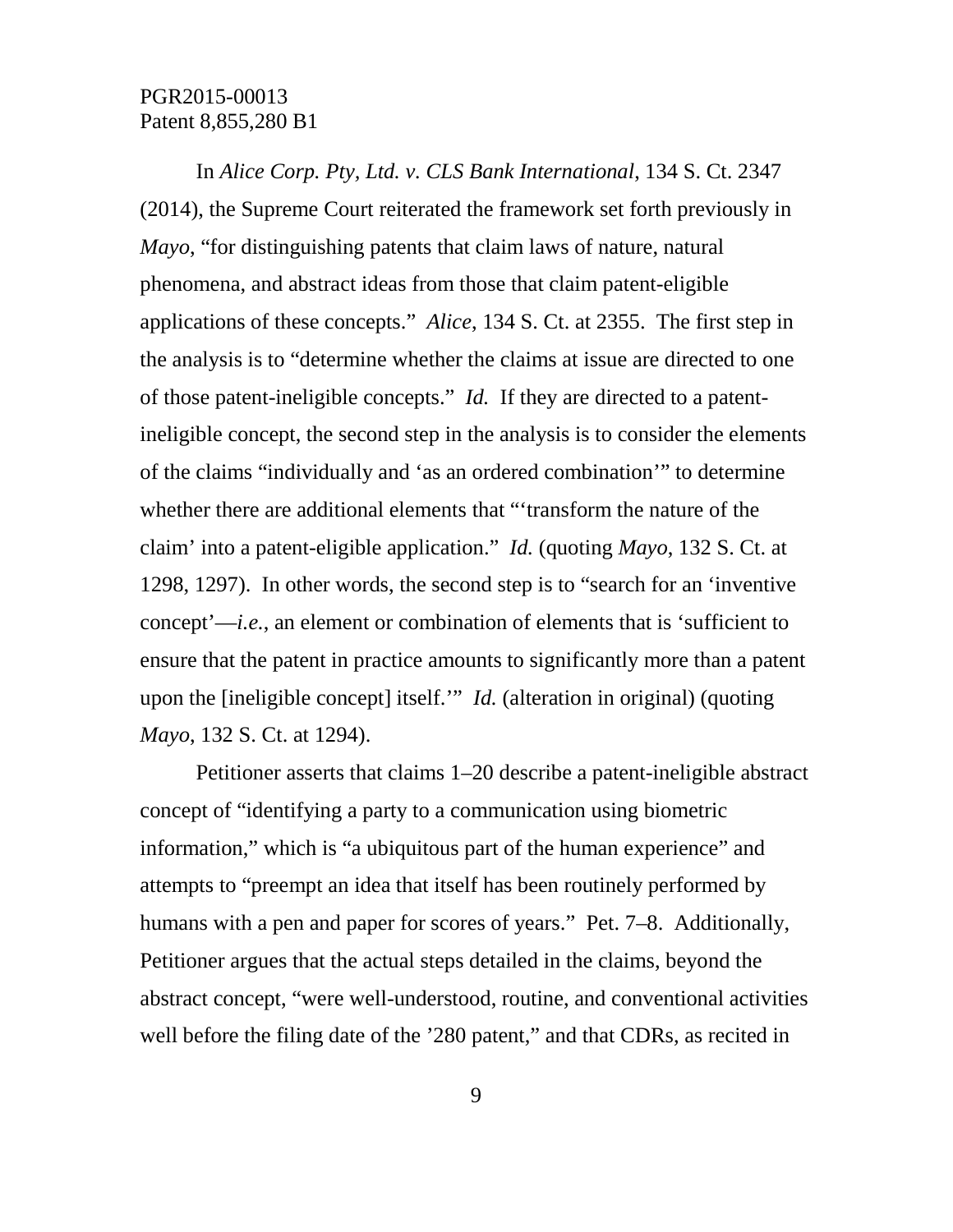the claims, "were well understood, routine and conventional records that are created with communications." *Id.* at 9–10.

Patent Owner opposes, arguing that Petitioner's analysis under step one of *Alice* does not address the actual language of the claims and does not cite to the '280 Patent. Prelim. Resp. 18–20. Patent Owner also contends that Petitioner does not consider the actual language of the claims in step two of *Alice*, such as adding the resulting identification to the CDR. *Id.* at 20–21.

In determining whether a claim recites an abstract idea, we must examine the claim as a whole. *Alice*, 134 S. Ct. at 2355 n.3. Taking claim 1 as an example, that claim, read as a whole, relates to enabling communication between parties and adding identification of at least one of the parties, through comparison of a digital media file and a signature, to a CDR. This is more than merely identifying a party to a communication; in one respect it is broader than Petitioner's abstract concept because it does not recite the use of biometric information specifically. Although Petitioner indicates that much of claim 1 is directed to "well-understood, routine, and conventional activities" (Pet. 9), we are not persuaded that such activities would necessarily be performed in the context of Petitioner's abstract concept.

For example, one could identify a party to a communication using biometric information without the creation of a CDR or adding identification to that CDR. As such, we are not persuaded that the claims attempt to "preempt an idea that itself has been routinely performed by humans with a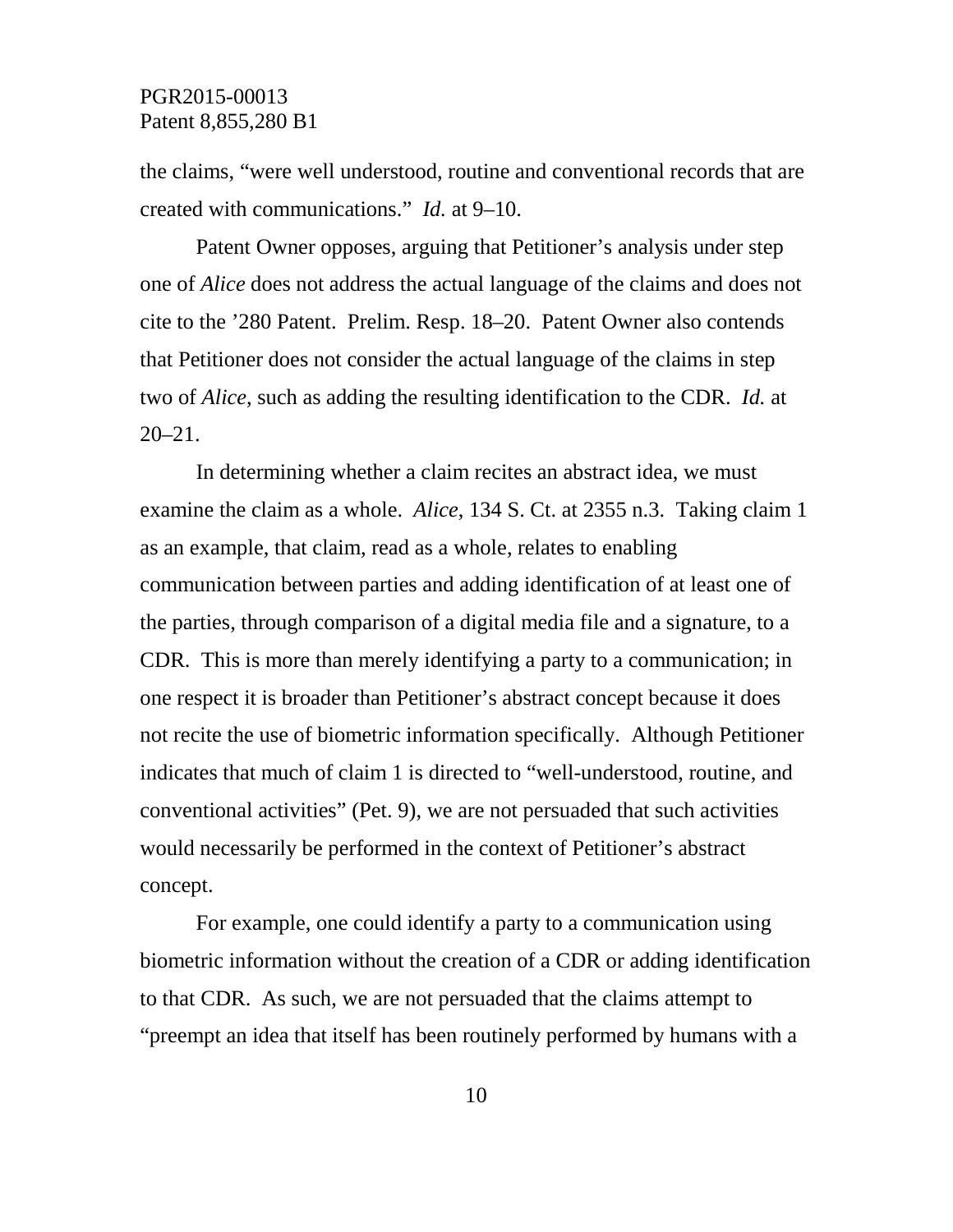pen and paper for scores of years." Pet. 8. Further, we agree with Patent Owner that "alleged abstract idea is swallowed whole by one portion of a single step of claim 1" (Prelim. Resp. 19), and does not adequately consider the remaining aspects of that same claim. Additionally, Petitioner's analysis is inadequate with respect to independent claims 15 and 18, alleging they contain "only minor ('draftsman's art') differences when compared to claim 1" (Pet. 8), without identifying any real differences between the independent claims and how that would impact any allegedly underlying abstract concept.

Therefore, having considered the information provided in the Petition, as well as Patent Owner's Preliminary Response, we are not persuaded Petitioner has demonstrated that it is more likely than not that the claims challenged in the Petition are only directed to patent-ineligible abstract idea of identifying a party to a communication using biometric information and, as such, are unpatentable under 35 U.S.C. § 101.

#### *D. Asserted Ground of Obviousness over Reinhold and Walters*

Petitioner contends claims 1–4, 7–9, 11, 15, and 18 are unpatentable under 35 U.S.C. § 103 as obvious over the combination of Reinhold and Walters. Pet. 45–63. To support its contention and relying on the declaration testimony of Mr. Frank Koperda, Petitioner provides analysis explaining how the combination would have conveyed to one of ordinary skill in the art the claim limitations and provides reasons why one of ordinary skill in the art would have combined the teachings of the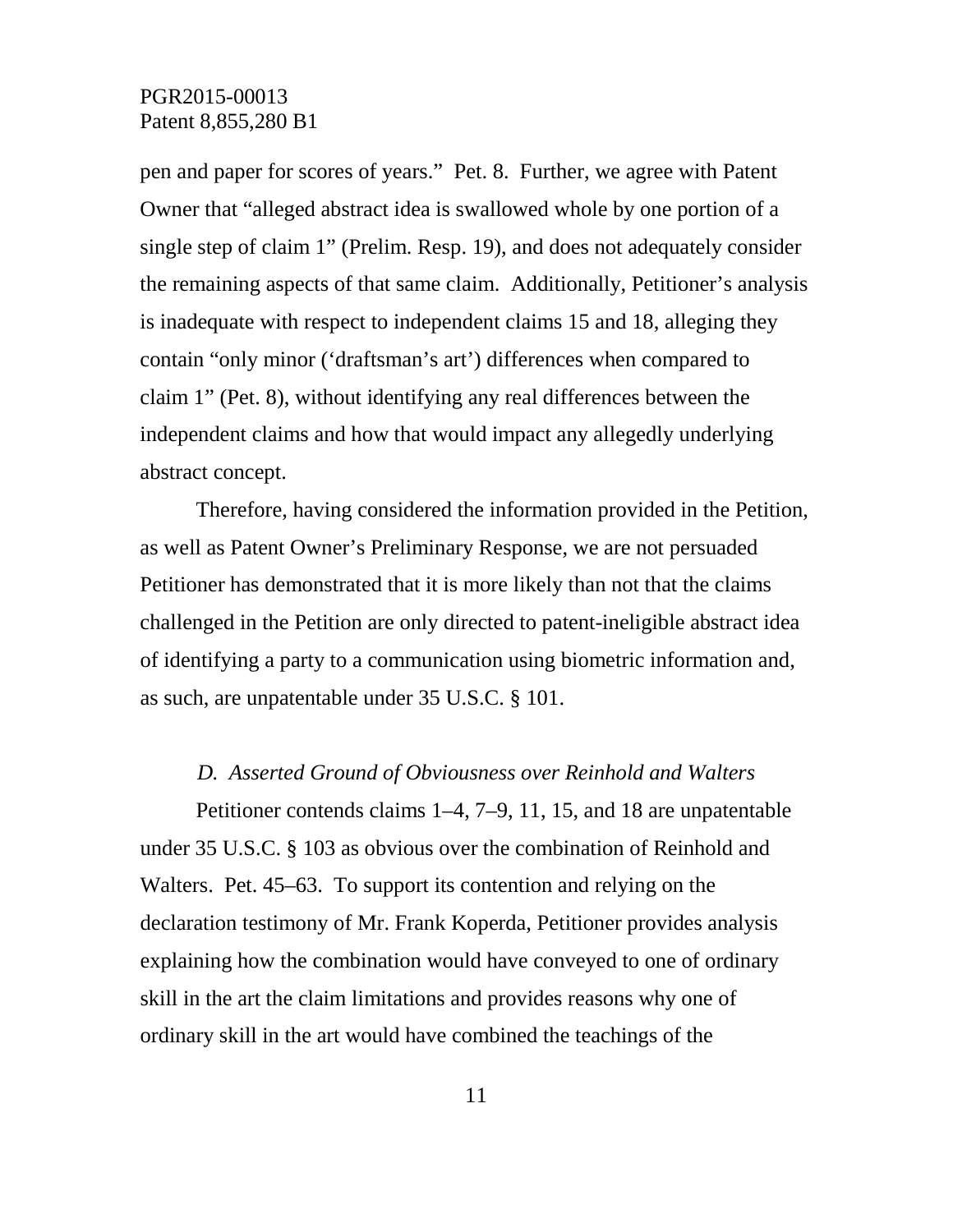references. *Id.* (citing Ex. 1002). Patent Owner opposes institution on this ground. Prelim. Resp. 25–29.

### *1. Reinhold*

Reinhold is directed to systems and methods for verifying the identity of a person operating a device. Ex. 1003, Abs. Reinhold details that its system can be used in "monitoring of telephone calls between residents and non-residents of controlled-environment facilities," where an inmate "may initiate the authentication procedure by having a biometric trait acquired by a biometric sensor." *Id.* at 2:47–50, 8:16–18. After the initial identification, "biometric samples may continuously be monitored," and if a subsequent match is not made, "the ongoing call may be disconnected, a warning may be issued to the inmate or a third party, the call may be recorded, and/or authorities may be requested to listen to the conversation." *Id.* at 8:18–20, 31–34.

Reinhold also discloses that an activity log database may be used to record usage and may include "the biometric traits of the operator [and] the identity of the operator," and that for telephones, the telephone conversation may be stored in the database along with the associated usage information. *Id.* at 5:18–30. The records in the database may also include the phone number of the called party and the starting time of the communication. *Id.* at 5:18–23. Reinhold also details that an inmate initiate the authentication procedure through use of Personal Identification Number (PIN). *Id*. at 8:12– 17.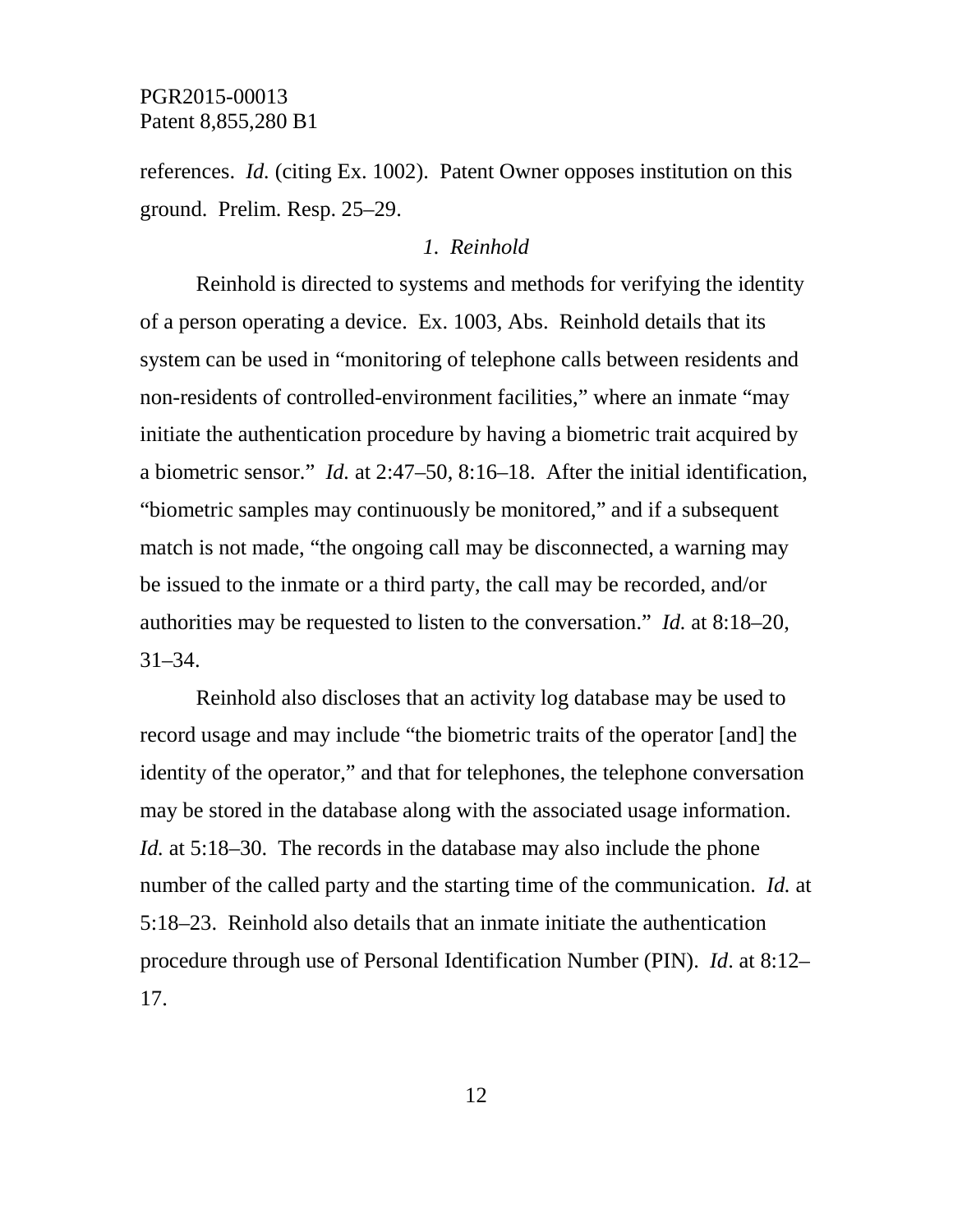#### *2. Walters*

Walters discloses a system for managing telephone activity in a correctional facility that uses voice biometrics software to evaluate conversations. Ex. 1007, Abs. Walters describes that the voice biometrics software is designed to identify unique voice prints of those participating in the telephone conversation based on recordings of those conversations saved to memory. *Id.* ¶¶ 24, 27. Alternatively, just a portion of the call may be recorded, based on the use of the voice biometrics module. *Id.* ¶ 27.

## *3. Analysis*

Petitioner relies on the description of Reinhold for the majority of the subject matter of the claims but acknowledges that Reinhold does not explicitly disclose certain elements. *See, e.g.*, Pet. 47. Petitioner further relies on Walters disclosing those elements and provides reasons for the combination of Reinhold and Walters. *See, e.g.*, *id.* at 47–49. Patent Owner counters that Petitioner has not adequately explained how the combination teaches or suggests all of the elements of the claims, or how the combination arrives at the claimed invention. Prelim. Resp. 25–29.

### *i. Petitioner's Contentions*

Petitioner contends that Reinhold discloses recording telephone calls and the ability to store those recordings in a CDR, along with the established identity of the inmate-caller, utilizing voice verification. Pet. 47 (citing Ex. 1002 ¶ 123). Petitioner acknowledges that Reinhold does not explicitly disclose that that the identity of an inmate could be determined by performing voice verification on a "digital media file" instead of a live call.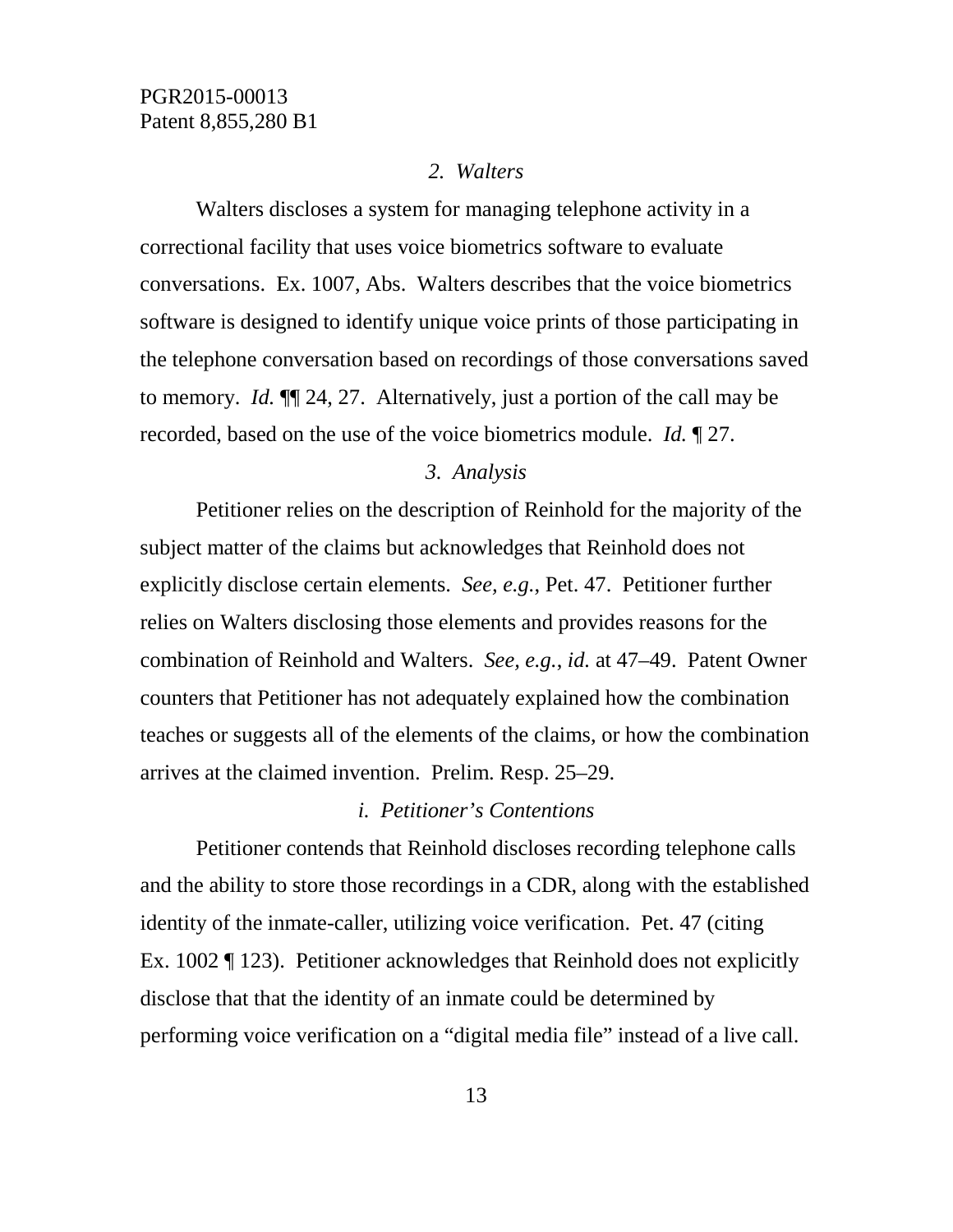*Id.* Petitioner argues, however, that voice verification on call recordings was well-known to ordinarily skilled artisans at the filing of the application that matured into the '280 Patent. *Id*. Petitioner relies on the teachings of Walters and argues that "performing biometric analysis of communications in real-time was processor intensive, and often infeasible for every call because of the number of concurrent communications occurring at any given time." *Id.* at 48 (citing Ex. 1002  $\P$  123–24). Nonetheless, Petitioner argues that the monitoring of inmate communications is important, and that Walters would have provided a proscription for identifying inmates using voiceprints extracted from call recordings instead of retrieving voiceprints in real time, so that every communication could be properly monitored. *Id*. at 48–49.

Regarding independent claim 1, in addition to the general combination of Reinhold and Walters discussed above, Petitioner argues that one of ordinary skill in the art would have understood Walter's call recording as a digital media file, storable on a hard drive. Pet. 51 (citing Ex. 1007 ¶ 27; Ex. 1002 ¶ 131). Petitioner also argues that combining Walter's call recording and voice biometrics with Reinhold's system would have been obvious because it is merely a simple substitution of one known element for another to obtain predictable results. Pet. 51 (citing Ex. 1002 ¶¶ 133–34).

Regarding independent claims 15 and 18, Petitioner relies on the same disclosed elements of Reinhold and Walters, as well as identifying that Reinhold's system can be implemented on a computer system adapted to execute specific software, and that Walters discloses reproducing the call recording to computer operators that wish to monitor the communication and

14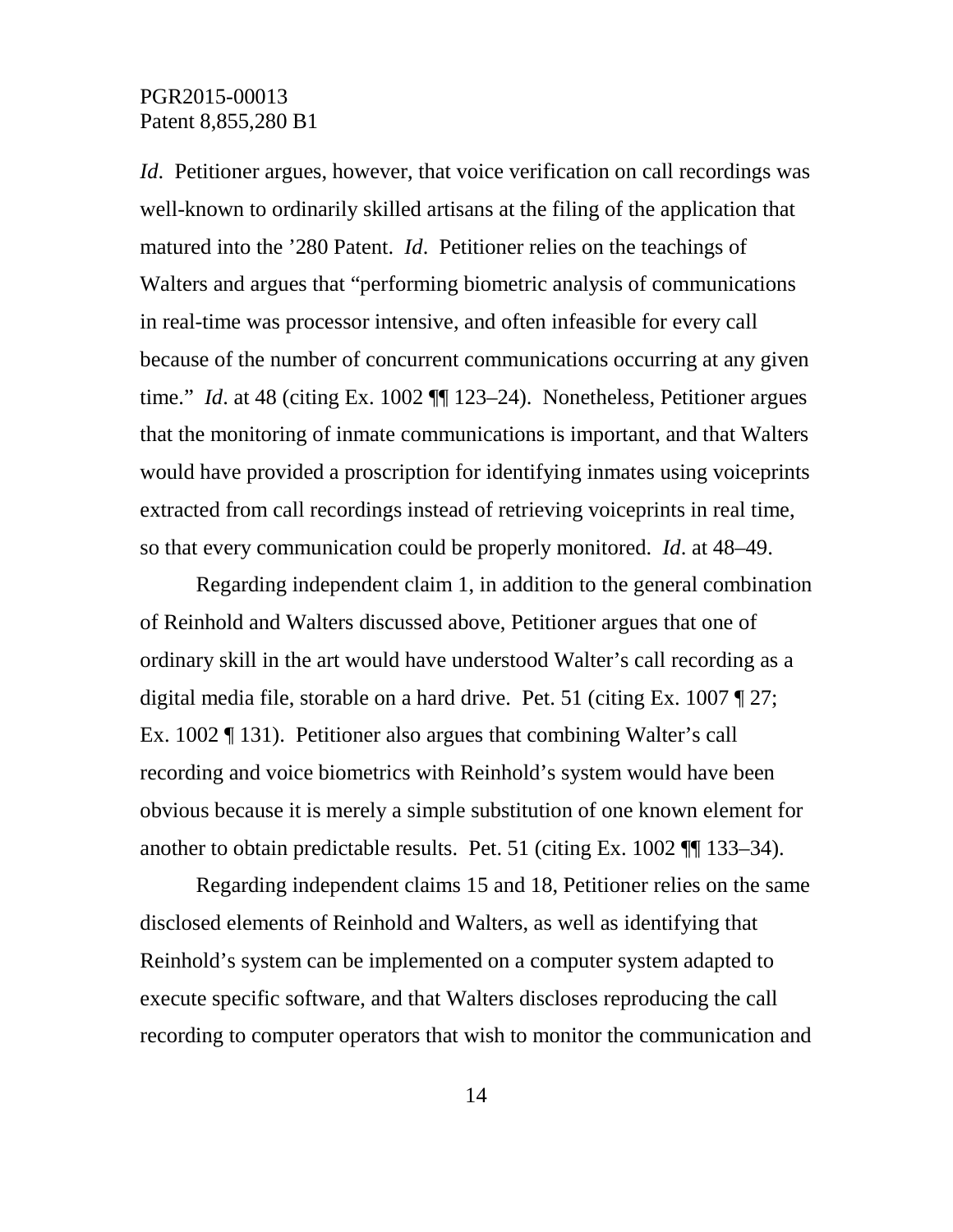because the call recording is reproduced during the biometric analysis. Pet. 55–56, 59–60 (citing Ex. 1003 8:41–9:18; Ex. 1007 ¶ 27; Ex. 1002 ¶¶ 139, 151). With respect to claim 11, Petitioner contends that Reinhold discloses a storing a recording of a conversation in the CDR, and that one of ordinary skill in the art would have understood that Reinhold's call recording is at least partially obtained during the pendency of the call. Pet. 63 (citing Ex. 1003, 5:26–30; Ex. 1002 ¶ 164).

## *iii. Patent Owner Contentions*

In its Preliminary Response, Patent Owner argues that "the petition does not explain how either reference discloses identifying a party by comparing the digital media file *included or referenced in the CDR* with a signature, as claimed." Prelim. Resp. 25. Patent Owner points out that Petitioner has acknowledged that Reinhold does not use the recording in the log database to identify a party to the call, and that Walters does not disclose that either the voice print or the stored communications are included in or referenced in a CDR. *Id*. at 26. We do not find Patent Owner's argument to be persuasive.

Patent Owner faults Walters for not disclosing a CDR or using a recording stored or referenced in a CDR, but appears to acknowledge that Reinhold stores the telephone conversation in an activity log database, which may be equivalent to a CDR. *Id*. As such, Patent Owner is faulting Walters for not disclosing what is already disclosed in Reinhold. The pertinent question for the analysis of Petitioner's asserted grounds of obviousness is whether the claimed subject matter as a whole would have been obvious to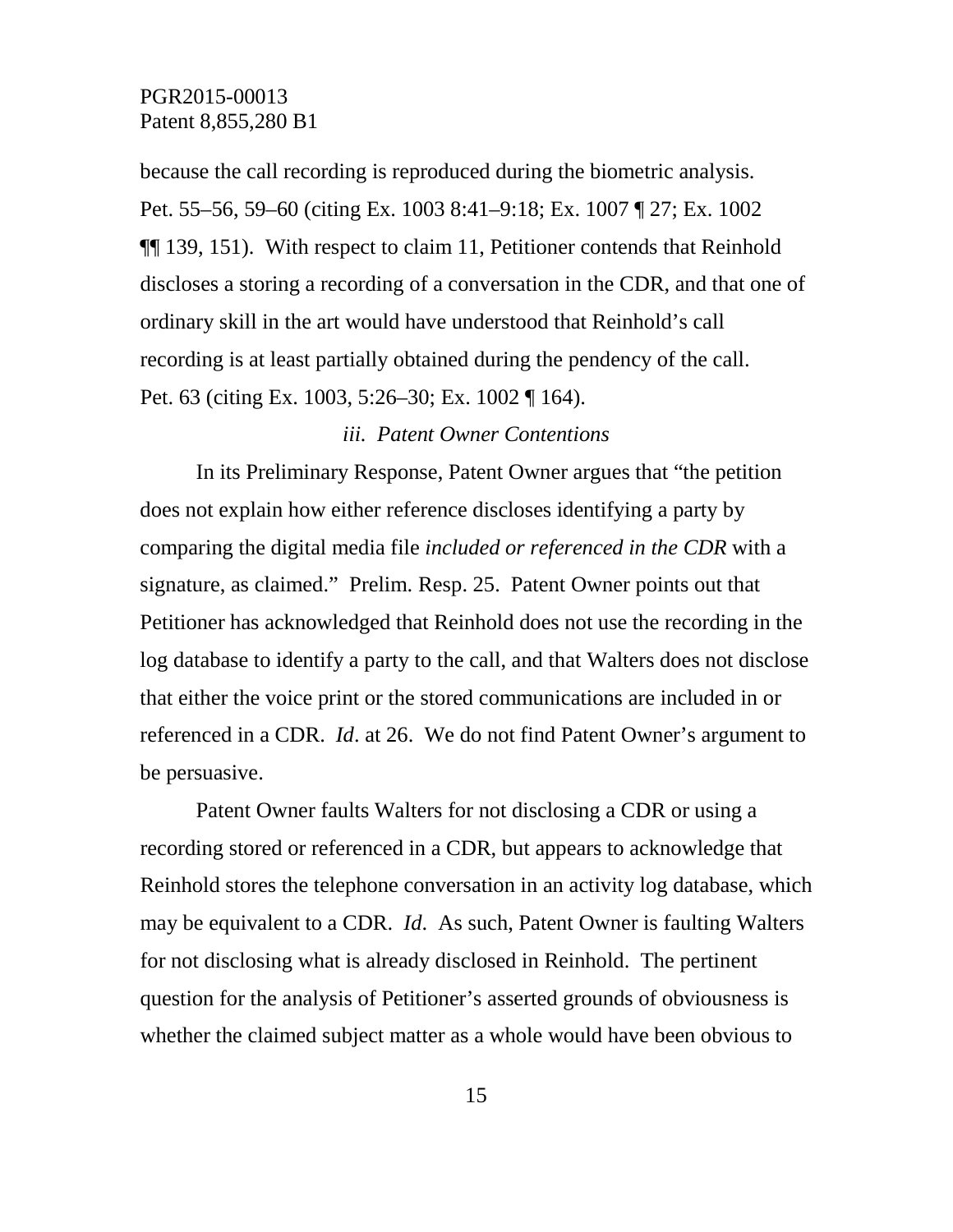one of ordinary skill in the art in view of the combined references, not whether the references in the asserted combination individually teach the subject matter of the claims. 35 U.S.C. § 103(a); *In re Mouttet*, 686 F.3d 1322, 1332 (Fed. Cir. 2012) ("The test for obviousness is what the combined teachings of the references would have suggested to those having ordinary skill in the art."). Patent Owner's preliminary argument in large measure amounts to attacks on Reinhold and Walters individually, rather than addressing what the references would have conveyed to one of ordinary skill in the art.

Additionally, Patent Owner argues that "the petition puts forth no argument—let alone evidence—that the resulting combination would be a system that identifies an individual based on a digital media file stored in a CDR." Prelim. Resp. 28. Patent Owner continues that the Petition does not explain how the proposed combination would disclose or suggest identifying a party based on comparing the digital media file included or referenced in the CDR with a signature. *Id*. at 27–29. We do not find Patent Owner's argument to be persuasive.

Patent Owner's argument is not based on the language of the claims, but rather a paraphrasing of the claims. Claim 1, for example, recites that "the CDR includes or references a digital media file" and "identifying . . . based upon a comparison between the digital media file and a signature," but recites those elements separately. Thus, the digital media file must be stored or referenced in a CDR, and compared with the signature, but it need not be a digital media file "taken" from the CDR, as Patent Owner implies.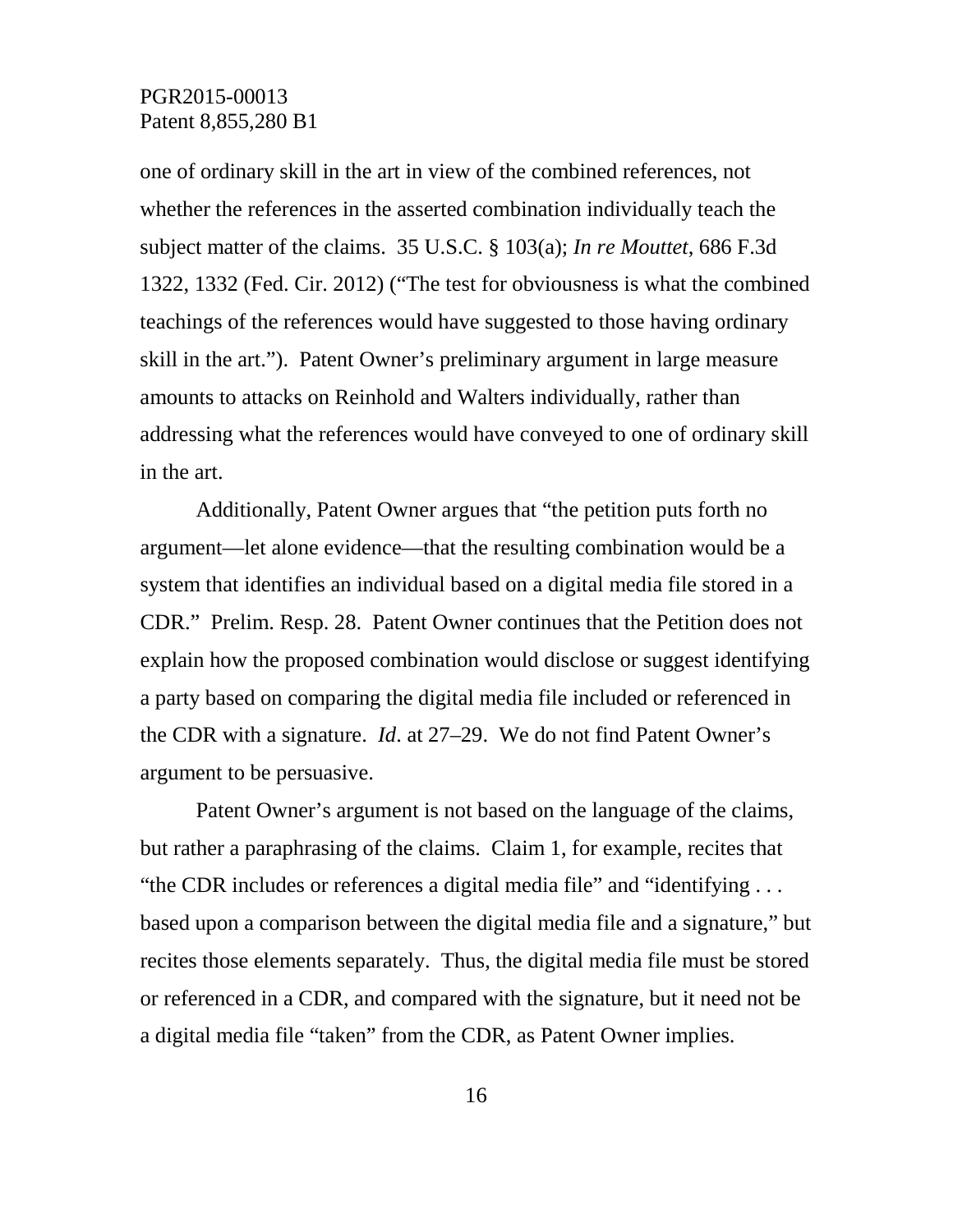Therefore, as Walters discloses identifying an individual through comparison of a voice print with communications stored into memory, and Reinhold teaches recording a telephone conversation and storing it in an activity log database, as acknowledged by Patent Owner (*id*. at 26), the combination teaches or suggests the cited elements of claim 1.

## *4. Conclusion*

On the present record, Petitioner has made a sufficient showing that the combination of Reinhold and Walters would have taught or suggested all of the limitations of claims 1–4, 7–9, 11, 15, and 18, and has provided articulated reasoning with rational underpinning for combining the references. Accordingly, the information presented shows it is more likely than not that at least one of the claims challenged in the Petition would have been unpatentable for obviousness over Reinhold and Walters.

# *E. Asserted Grounds of Obviousness Over Reinhold and Walters, in view of Dudovich and Gongaware*

Further to the grounds discussed above with respect to Reinhold and Walters, Petitioner also asserts that claims 5, 6, 13, 16, and 20 are obvious over Reinhold, Walters, and Dudovich, and that claims 10, 12, 14, 17, and 19 are obvious over Reinhold, Walters, and Gongaware, both under 35 U.S.C. § 103. Pet. 64–80. Petitioner acknowledges that Reinhold and Walters do not explicitly disclose capturing video or images of an inmate while a communication is occurring, or that other forms of biometric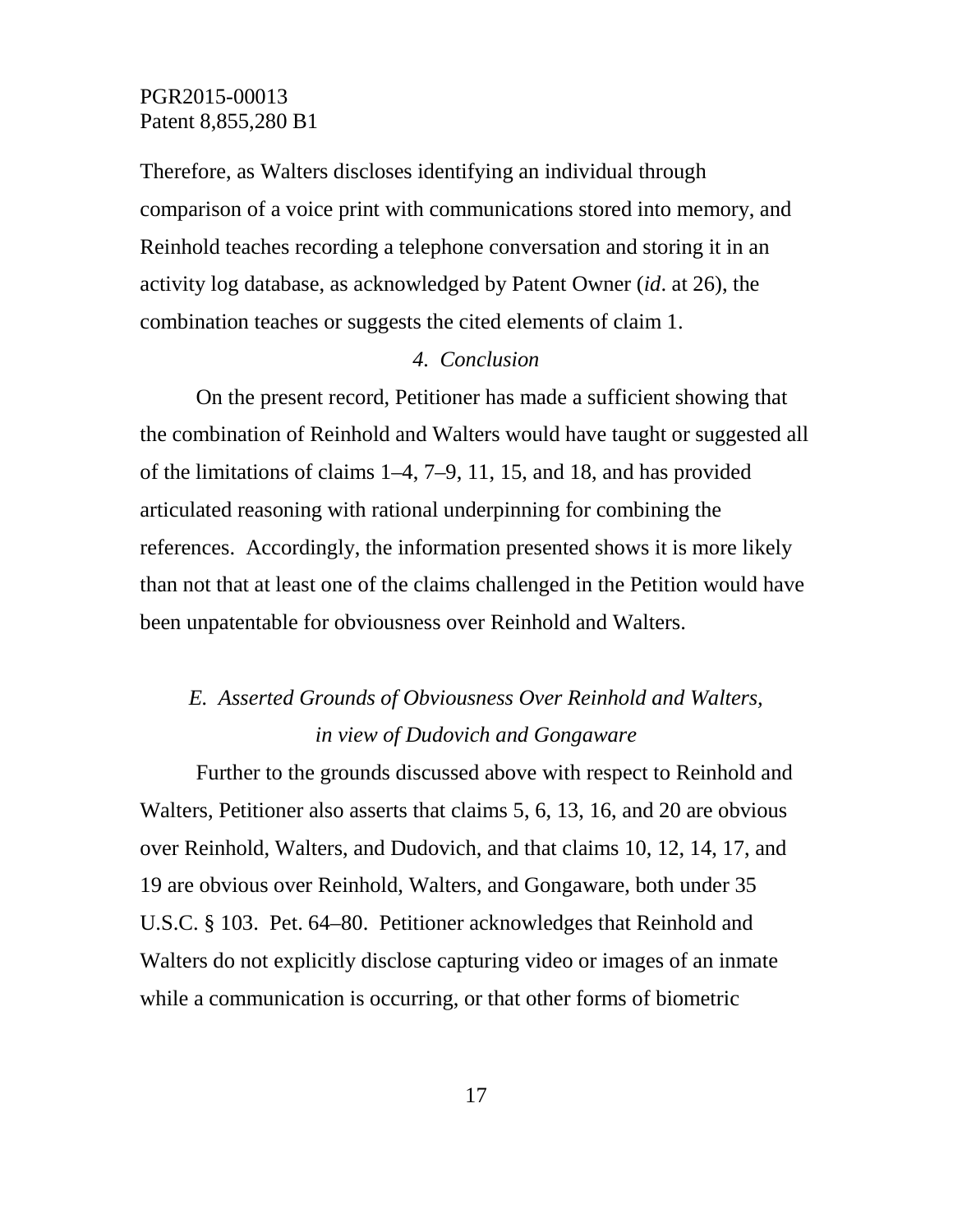identification could also be used to identify the inmate. Pet. 64, 71. Because of this, Petitioner also cites to Dudovich and Gongaware.

## *1. Dudovich*

Dudovich is directed to systems for identifying and tracking individuals that correlate information from different subsystems. Ex. 1006, Abs. One of those subsystems uses video surveillance cameras, which are separate from a mobile phone, to "capture[] video images of the area-ofinterest, and processes the video images so as to identify individuals who are present in the area." *Id*. ¶ 24. This is accomplished through an image recognition process on the captured video images, and the information about the caller is stored in a database. *Id*. ¶ 40. The information stored in the database can range from "a telephone number" or "IMSI" to "an image of the individual's face" or "video footage of the individual" obtained from the video surveillance system (*i.e.,* a digital media files). *Id*.

## *2. Gongaware*

Gongaware is directed to systems for determining whether a communications session is authorized based on an obtained identity attribute. Ex. 1008, Abs. Gongaware discloses a processing center 150 that routes communications from facility residents using kiosks 102 to outside parties 180, 181. *Id*. ¶ 56. The processing center routes voice, text, and/or video traffic from facility kiosks to their ultimate destinations. *Id*. Gongaware further discloses that "[t]he processing center 150 … *may record voice or video traffic* according to predefined rules. The processing center 150 also logs *all failed and/or blocked communication*." *Id*. ¶ 61 (emphases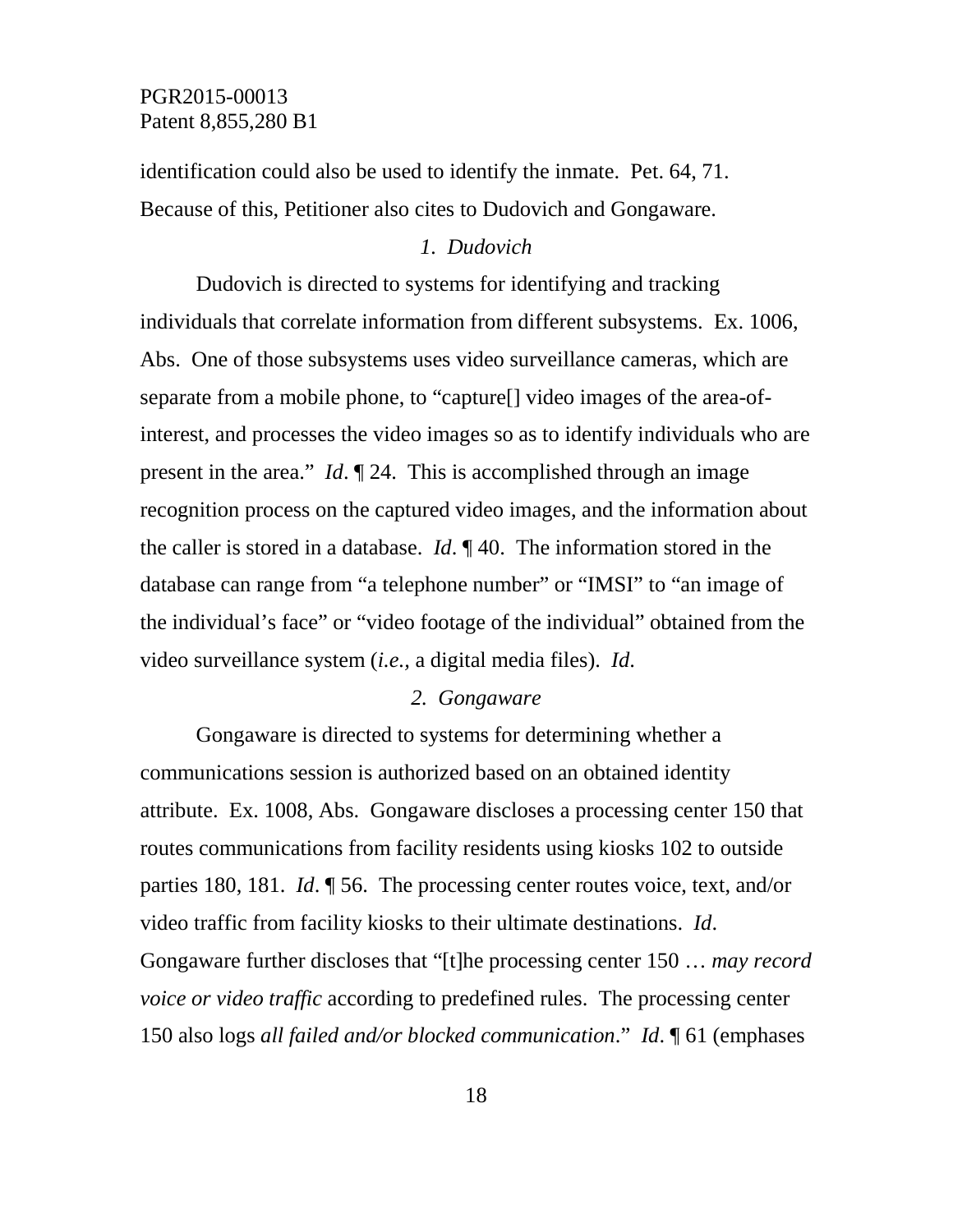added). Gongaware also specifies that the outside parties may be "friends and family members" located in "the lobby of another detention environment with a suitable service." *Id*. ¶ 35.

In addition, the kiosk of Gongaware includes camera 303 that can be used for user authentication via facial recognition, including during the log in process where "image or video of the resident logging on is recorded, and stored along with a record of the attempted log in." *Id*. ¶¶ 83, 93. Gongaware further discloses that these login attempts, along with other metadata, are stored in the processing center, along with all other actions taken on a kiosk. *Id*. ¶ 127. These actions can include each session start, location of the session (*e.g*., kiosk number), length, and audio or video recordings of activities, as well as phone calls placed, including call destination, length, billing method, and a recording of the audio. *Id*.

#### *3. Analysis*

Petitioner contends that one of ordinary skill in the art would have found it obvious to combine Dudovich with Reinhold and Walters because the latter both are directed to use in secure facilities that utilize video surveillance cameras, and that it would have been desirable to have enhanced identification of inmates using communication devices. Pet. 65 (citing Ex. 1002 ¶ 167). Petitioner also contends since Reinhold and Walters save details of calls through a call management system (CMS), a person of ordinary skill in the art would have understood that the records needed to implement the processes described in Dudovich could be obtained through the CMS. *Id*. at 65 (citing Ex. 1002 ¶ 169).

19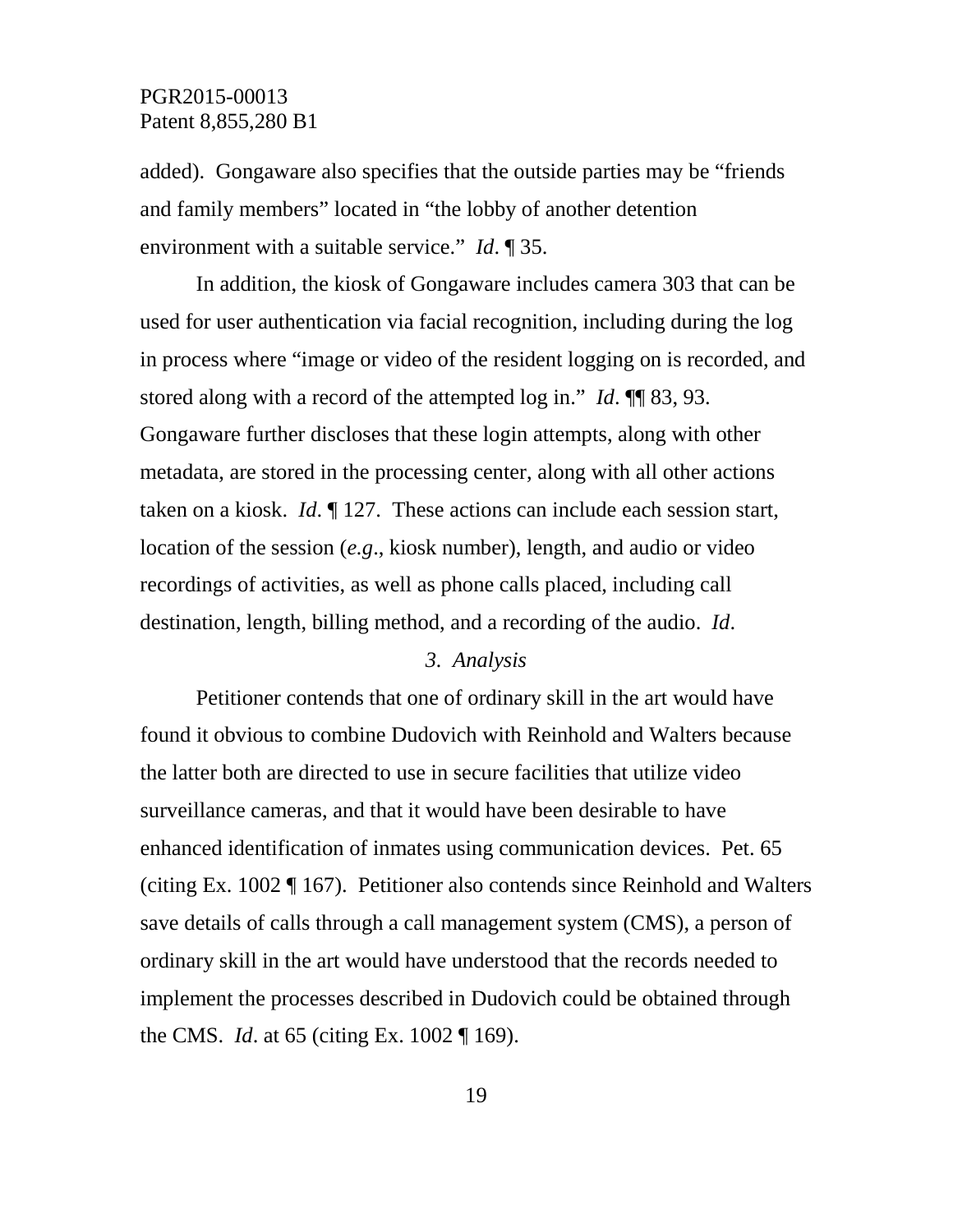With respect to claims 5 and 6, Petitioner contends that all of the references, Reinhold, Walters, and Dudovich, identify individuals engaged in communications through biometrics, and that one of ordinary skill in the art would have understood that it was desirable to have enhanced identification of inmates before and while they are using a communication device. *Id*. at 67 (citing Ex. 1002 ¶¶ 167, 175). With respect to claim 16, Petitioner contends that because Dudovich captures video images of the area-of-interest, the cameras would need to be located in the "area of interest" as well. *Id*. at 69–70.

With respect to Gongaware, Petitioner also contends that Gongaware's "processing center" is similar to Reinhold's and Walter's communications systems, both of which provide similar functionality. *Id*. at 74 (citing Ex. 1002 ¶ 185). Petitioner also contends that one of ordinary skill in the art would have found it obvious to combine the functionalities described in Gongaware with the system of Reinhold and Walters because all involve communications between parties, it would comprise combining prior art elements according to known methods to yield predictable results, and would allow for greater data mining capabilities. *Id*. at 72–73 (citing Ex. 1002 ¶¶ 189–90, 195–97).

With respect to claims 10 and 19, Petitioner contends that it would have been obvious to incorporate Gongaware's facial verification login process with Reinhold and Walters because it provides additional verification of inmates' identities, and because all of the references verify identity of the person initiating the call, to result in the identity of the inmate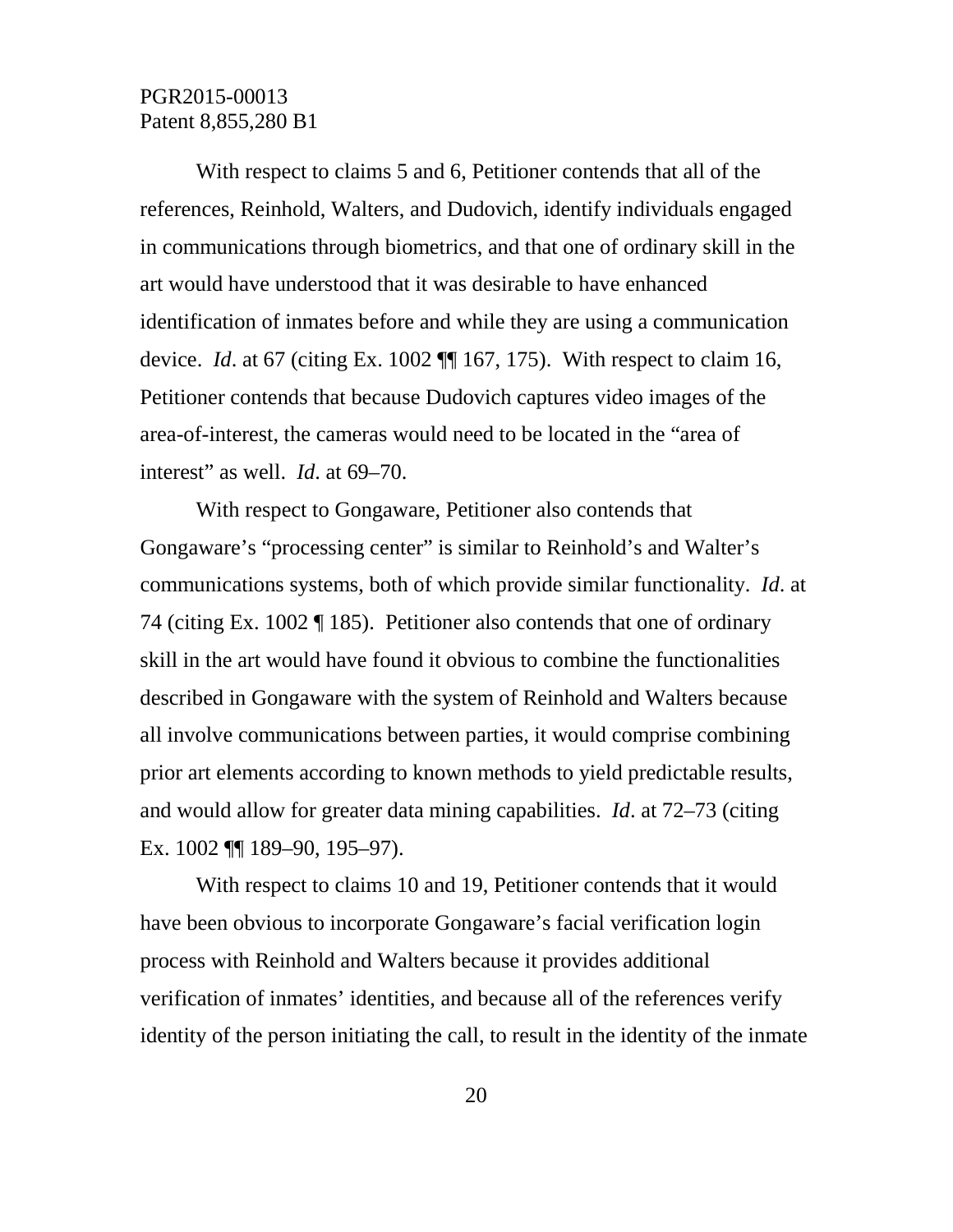being stored in Reinhold's activity log. *Id*. at 74–75 (citing Ex. 1002 ¶¶ 189, 196, 197). With respect to claim 12, Petitioner contends that because of Gongaware's goal of preventing impersonation among inmates, it would have been obvious to continue to recording until the end of the call, which would require biometric verification at the time the call ended. *Id*. at 75–76 (citing Ex. 1002 ¶¶ 199, 200). With respect to claim 17, Petitioner contends that it would have been obvious to have used video cameras and microphones at the other detention environment to identify "friends and family" and incorporate such information into Reinhold's CDRs because those signals and identifications relate to the communication. *Id*. at 78–80 (citing Ex. 1002 ¶ 207).

## *4. Conclusion*

Patent Owner does not offer counter arguments to the latter grounds against the dependent claims in its Preliminary Response. On the present record, Petitioner has made a sufficient showing that the combination of Reinhold, Walters, and Dudovich would have taught or suggested all of the limitations of claims 5, 6, 13, 16, and 20, that the combination of Reinhold, Walters, and Gongaware would have taught or suggested all of the limitations of claims 10, 12, 14, 17, and 19, and has provided articulated reasoning with rational underpinnings for combining the combinations of references. Accordingly, the information presented shows it is more likely than not that at least one of the claims challenged in the Petition would have been unpatentable for obviousness over cited references.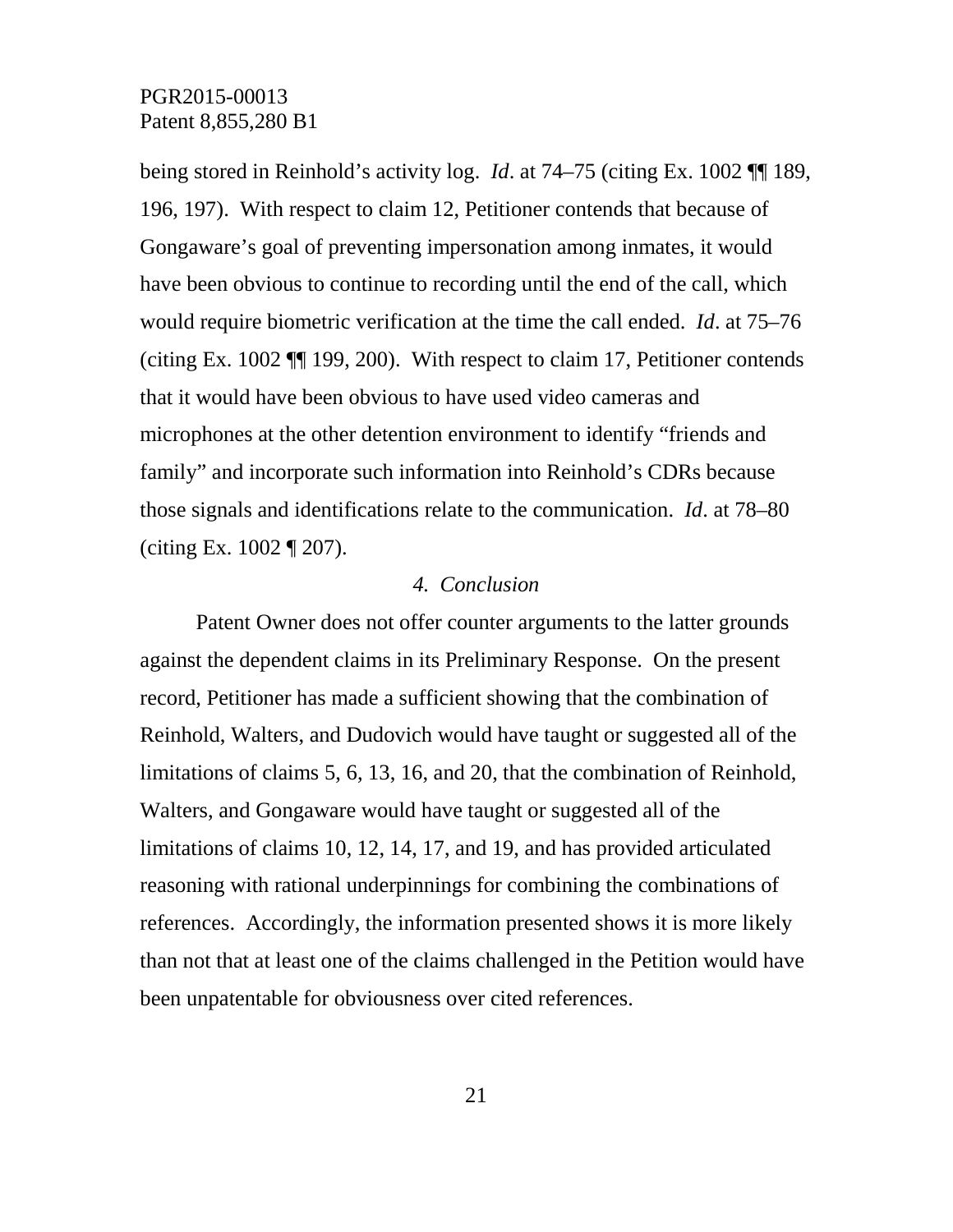## *F. Other Asserted Grounds of Obviousness*

Petitioner also asserts the following grounds of unpatentability:

| Claims                                                                   | <b>Basis   References</b>                |
|--------------------------------------------------------------------------|------------------------------------------|
| $\vert$ 1–4, 7, 11, 15, and 18                                           | $\frac{1}{2}$ \$ 103   Viola and Timmins |
| $\vert 5, 6, 8 \text{-} 10, 12 \text{-} 14, 16, 17, 19, \vert$<br>and 20 | § 103   Viola, Timmins, and Gongaware    |

The Board's rules for AIA post-grant proceedings, including those pertaining to institution, are "construed to secure the just, speedy, and inexpensive resolution of every proceeding." 37 C.F.R. § 42.1(b); *see also* 35 U.S.C. §§ 316(b), 326(b) (regulations for AIA post-grant proceedings take into account "the efficient administration of the Office" and "the ability of the Office to timely complete [instituted] proceedings"). Therefore, we exercise our discretion and do not institute a review based on the other asserted grounds for reasons of administrative necessity to ensure timely completion of the instituted proceeding. *See* 37 C.F.R. § 42.208(a).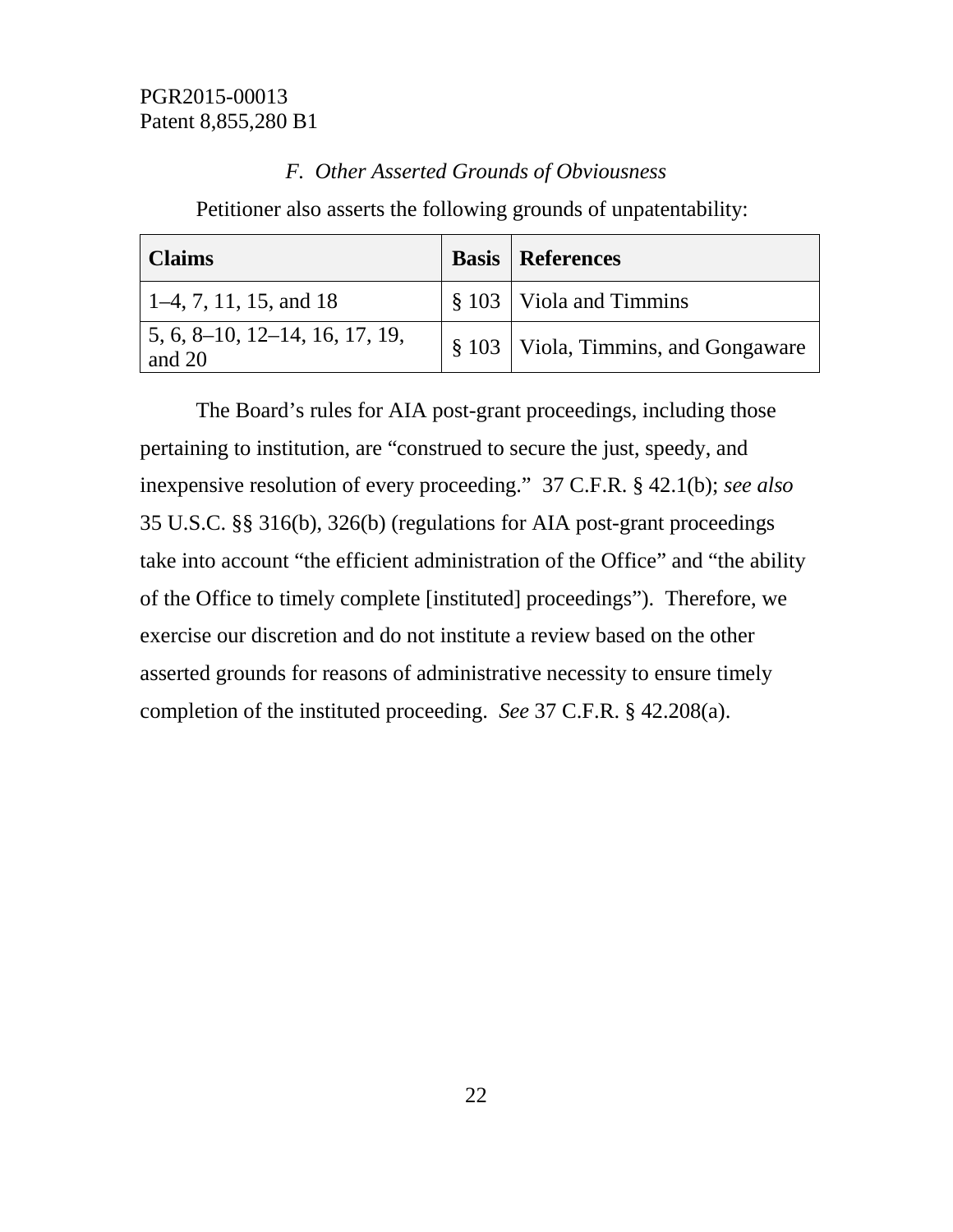## III. CONCLUSION

For the foregoing reasons, we determine that the information presented in the Petition establishes that it is more likely than not that claims 1–20 of the '280 Patent are unpatentable. Any discussion of facts in this Decision are made only for the purposes of institution and are not dispositive of any issue related to any ground on which we institute review. The Board has not made a final determination with respect to the patentability of these claims. The Board's final determination will be based on the record as developed fully during trial.

#### IV. ORDER

After due consideration of the record before us, and for the foregoing reasons, it is:

ORDERED that pursuant to 35 U.S.C. § 324, a post-grant review is hereby instituted as to claims 1–20 of the '280 Patent on the following grounds of unpatentability:

- 1. claims 1–4, 7–9, 11, 15, and 18 under 35 U.S.C. § 103 as being unpatentable over Reinhold and Walters;
- 2. claims 5, 6, 13, 16, and 20 under 35 U.S.C. § 103 as being unpatentable over Reinhold, Walters, and Dudovich; and
- 3. claims 10, 12, 14, 17, and 19 under 35 U.S.C. § 103 as being unpatentable over Reinhold, Walters, and Gongaware.

FURTHER ORDERED that no other grounds of unpatentability alleged in the Petition are authorized for post-grant review; and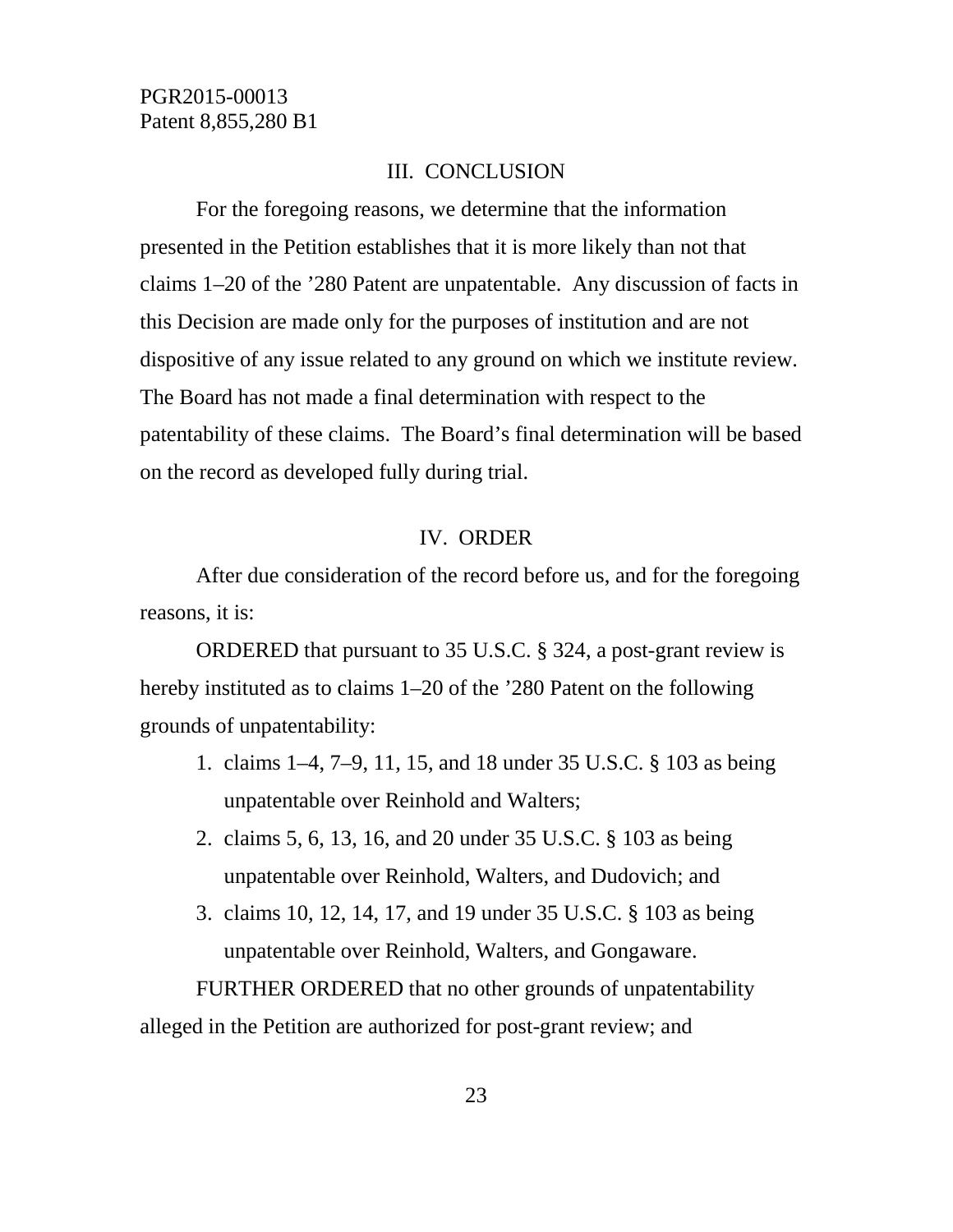FURTHER ORDERED that pursuant to 35 U.S.C. § 324(a), postgrant review of the '280 Patent is hereby instituted commencing on the entry date of this Order, and pursuant to 35 U.S.C. § 324(d) and 37 C.F.R. § 42.4, notice is hereby given of the institution of a trial.